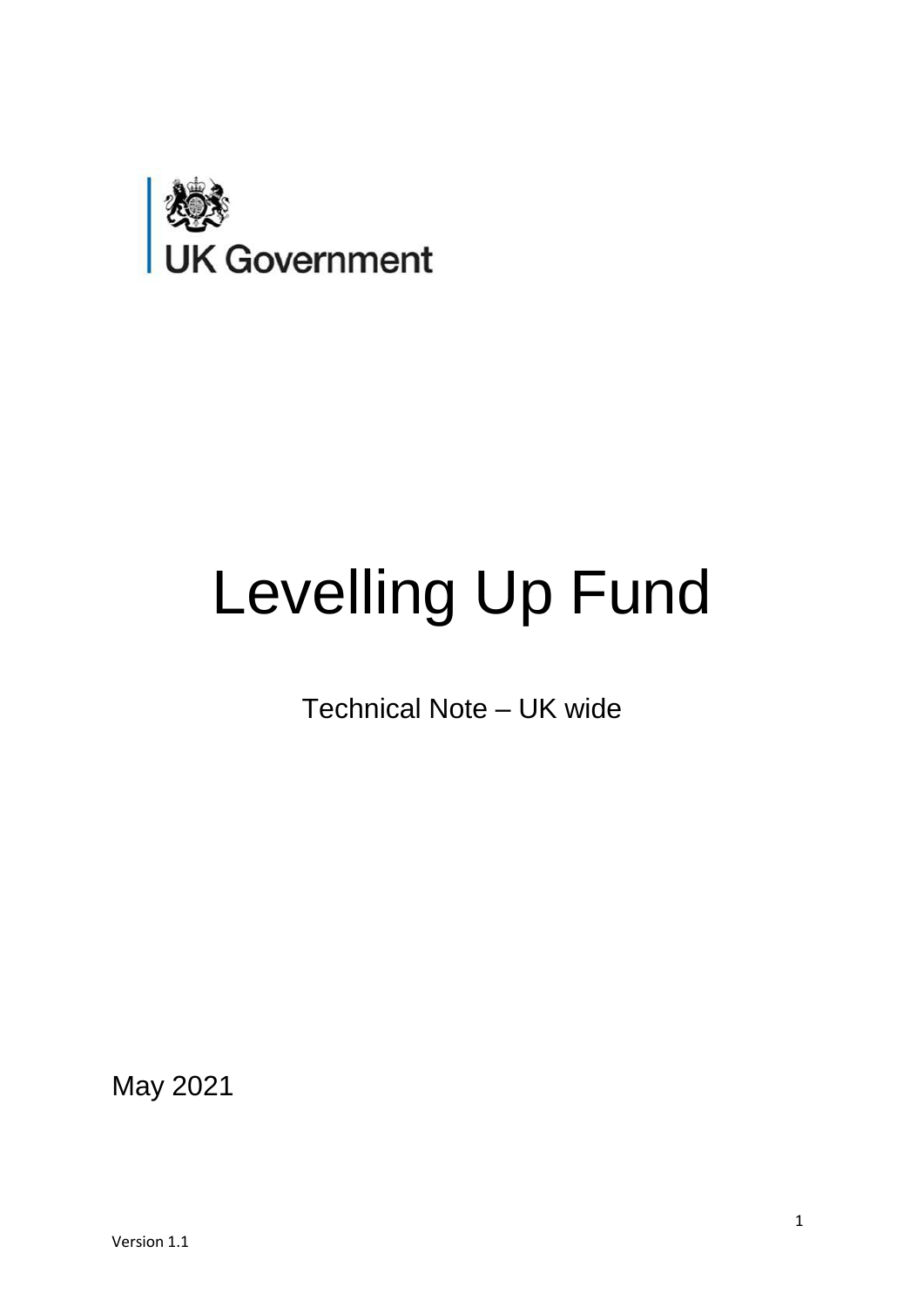#### **1 Introduction**

- application and assessment process for the first round of the Levelling Up Fund for Great Britain (GB) and Northern Ireland (NI). **It is designed to support bidding authorities to complete the LUF application form by the deadline of 12.00 noon on 18 June. Applications received after that deadline will not be considered.**  This guidance should be read alongside the [Levelling Up Fund Application form a](https://www.gov.uk/government/publications/levelling-up-fund-additional-documents)nd the [Levelling Up Fund Prospectus a](https://assets.publishing.service.gov.uk/government/uploads/system/uploads/attachment_data/file/966138/Levelling_Up_prospectus.pdf)nd which sets out the objectives of the Fund and 1.1This document sets out further guidance on eligibility, MP support and the how it will be delivered.
- 1.2The Levelling Up Fund is a **capital only fund**, administered by the Ministry of Housing, Communities and Local Government (MHCLG), Department for Transport (DfT) and HM Treasury (HMT). References to the 'Secretary of State' are to the Secretary of State for Housing, Communities and Local Government, Secretary of State for Transport and the Chancellor of the Exchequer.
- 1.3Bidding authorities should note that we will publish FAQs in April, and further guidance later in the Spring. This will include guidance on delivery assurance and governance, monitoring and data requirements and the national evaluation approach. Government may also update or amend the technical requirements and guidance from time to time and lead entities must ensure they are using the most up to date versions of all documents which will be available on gov.uk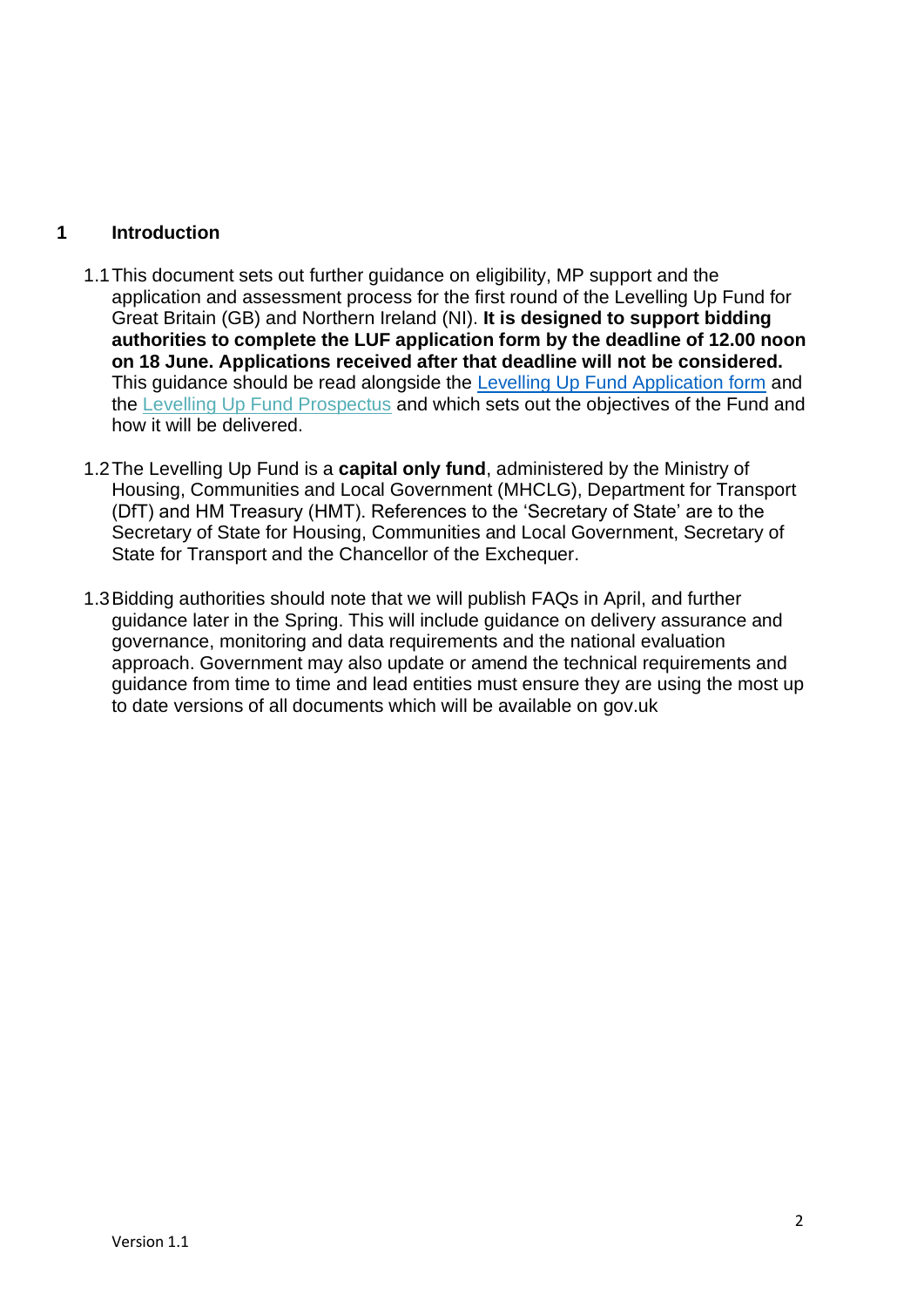# **2 Contents**

| <b>Section</b>                                            | <b>Page reference</b> |  |  |
|-----------------------------------------------------------|-----------------------|--|--|
|                                                           |                       |  |  |
| Section 3: Timetable                                      | Page 3                |  |  |
|                                                           |                       |  |  |
| Section 4: Communicating with HMG                         | Page 4                |  |  |
| Section 5: Subsidy Control, State Aid and compliance with | Page 4                |  |  |
| <b>UK</b> legislation                                     |                       |  |  |
| The Levelling Up Fund Process in Great Britain            |                       |  |  |
|                                                           |                       |  |  |
| Section 6: Role of MPs in bidding                         | Page 5                |  |  |
| Section 7: Eligibility                                    | Page 5-6              |  |  |
| Section 8: Capacity Funding                               | Page 6                |  |  |
| Section 9: Preparing and Submitting LUF Bids              | Page 6-7              |  |  |
| Section 10: LUF assessment and decision making            | Page 7 - 12           |  |  |
| The Levelling Up Fund Process in Northern Ireland         |                       |  |  |
|                                                           |                       |  |  |
| Section 11: Eligibility                                   | Page 13               |  |  |
| Section 12: Capacity Funding                              | Page 13               |  |  |
| Section 13: Preparing and Submitting LUF Bids             | Page 13 - 14          |  |  |
| Section 14: LUF assessment and decision making            | Page 14 - 15          |  |  |
|                                                           |                       |  |  |
| <b>Annexes</b>                                            |                       |  |  |
| Annex A: Glossary                                         | Page 16               |  |  |
| Annex B: Table of interventions                           | Page 17 - 19          |  |  |
| Annex C: Further value for money guidance                 | Page 20 - 21          |  |  |
| Annex D: Large transport scheme checklist                 | Page 22 - 29          |  |  |

# **3 Timetable**

| When             | <b>Activity</b>                                               |
|------------------|---------------------------------------------------------------|
| March 2021       | Webinars conducted by UKG officials to clarify the policy,    |
|                  | application process and assessment.                           |
| 14 April 2021    | Deadline for places to submit their questions to              |
|                  | levellingupfund@communities.gov.uk                            |
| April 2021       | <b>FAQs Published on</b>                                      |
|                  | https://www.gov.uk/government/publications/levelling-up-fund- |
|                  | additional-documents                                          |
| 12.00 noon18     | Bidding entities submit bids to MHCLG -                       |
| <b>June 2021</b> | levellingupfund@communities.gov.uk                            |
| June - Autumn    | Bid assessment by MHCLG and DfT                               |
| Autumn           | Decision making and announcements                             |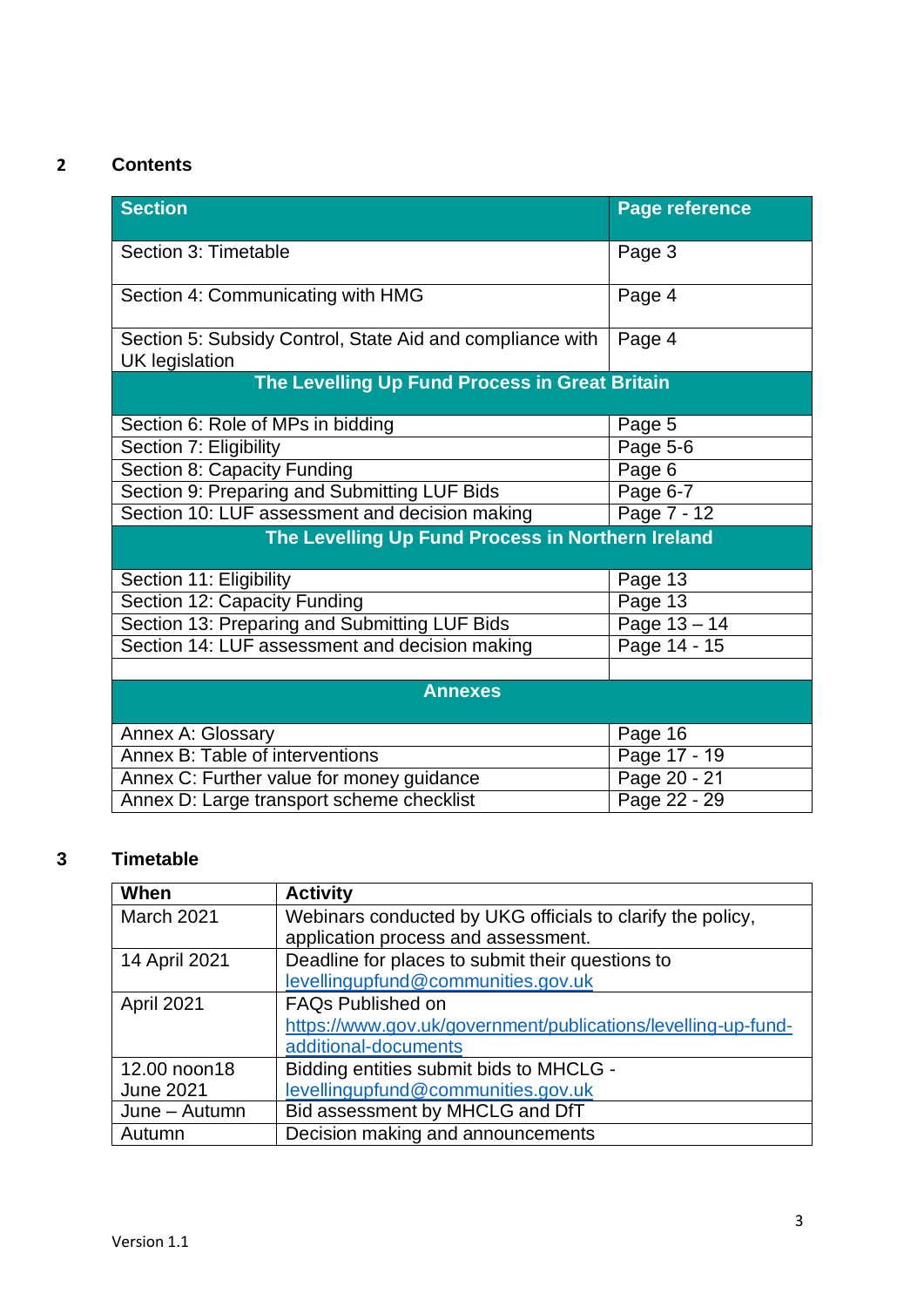#### <span id="page-3-0"></span>**4 How do you communicate with us?**

 4.1Applications should be sent to the Levelling Up Fund inbox [levellingupfund@communities.gov.uk b](mailto:levellingupfund@communities.gov.uk)y 12.00 noon on 18 June. Bidders are also invited to send any questions to that same inbox by no later than 14 April. FAQs will be published later in April 2021. Webinars will also be held on 29 and 30 March.

#### **5 Subsidy Control, State Aid and compliance with UK legislation**

- 5.1 If the Levelling Up Fund is used to provide a subsidy, expenditure must be compliant with the UK's obligations on subsidy control.
- 5.2 All bids that may be considered subsidy must consider how they will deliver in line with subsidy control (or State Aid for aid in scope of the Northern Ireland Protocol) as per UK Government guidance - which can be found here: https://www.gov.uk/government/publications/complying-with-the-uks[international-obligations-on-subsidy-control-guidance-for-public-authorities](https://www.gov.uk/government/publications/complying-with-the-uks-international-obligations-on-subsidy-control-guidance-for-public-authorities)
- 5.3 Bids supported by the Levelling Up Fund must comply with all relevant UK legislation.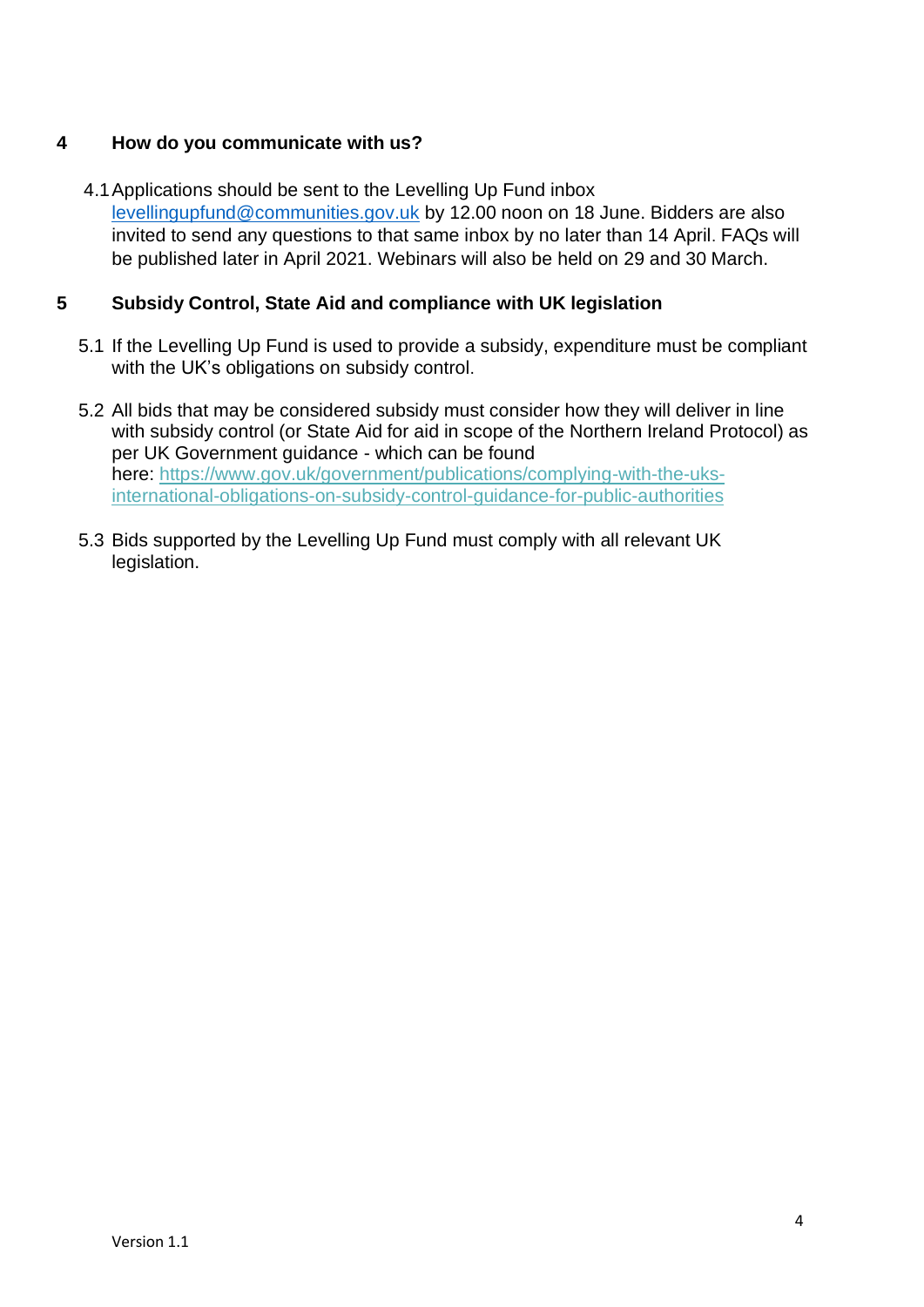# <span id="page-4-0"></span>**The Levelling Up Fund Process in Great Britain**

#### **6 Role of MPs in bidding**

- 6.1The Government recognises the important role of Members of Parliament in championing the interests of their constituents. We expect bidding authorities to consult local Members of Parliament as they develop the bid. MPs can play a positive role in prioritising bids and helping broker local consensus. Support and engagement from local stakeholders and local MPs will be considered as part of the strategic fit assessment of bids (see assessment framework below) but is only one part of a wider assessment and is not a necessary condition for a successful bid.
- 6.2MPs have the option of providing formal written support for one bid which they see as a priority. The lead authority must submit that letter of priority support along with their application. A bid may have priority support from multiple MPs and local stakeholders.
- 6.3In addition to formally backing one bid, MPs may also want to support any or all schemes that would have a benefit to their constituencies as part of the wider  stakeholder input process. Individual MPs should **not provide a letter** offering their priority support to more than one bid. We will not be able to consider **formal** priority support in the assessment process if an MP offers this to more than one bid.
- 6.4Information on the role of MPs in future bidding rounds will be confirmed after funding has been announced for bids from the first funding round.

#### **7 Eligibility**

- 7.1Unitary authorities (including metropolitan borough councils), London borough councils and district councils in two tier areas in England; and unitary authorities in Scotland and Wales are eligible to submit bids.
- 7.2Local authorities will be able to submit a number of bids determined by the number of parliamentary constituencies wholly within the local authority boundary and the area's agreement when constituencies cross more than one local authority:
	- • Local authorities can submit one bid for every MP whose constituency lies wholly within their boundary.
	- • Where an MP's constituency crosses more than one local authority, one local authority must take responsibility as the lead bidder. Local areas should work together and with the local MP to designate that lead bidder. Lead authorities will receive an additional bid once they are designated as such
- 7.3Underpinning this, every local authority will be able to submit at least one bid, even if they do not have any constituencies wholly lying within their boundaries and are not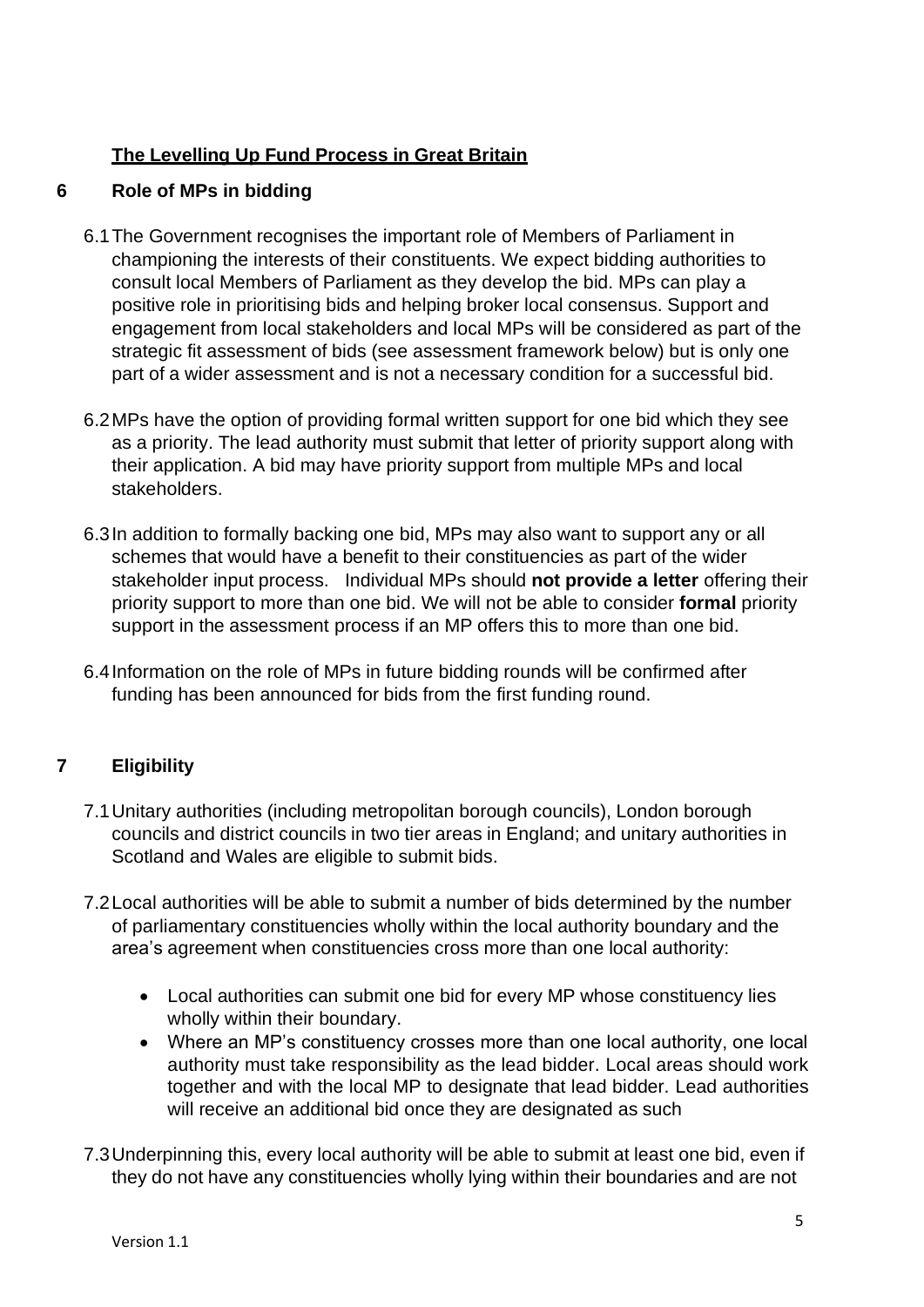<span id="page-5-0"></span> the designated lead authority for constituencies crossing into multiple local authorities.

#### *Transport-only bids*

 7.4In addition to the above, county councils with transport powers, combined authorities, mayoral combined authorities and the Greater London Authority (GLA) are eligible to submit one transport bid; and unitary authorities in Scotland and Wales, and unitary authorities in England with transport powers are able to submit one additional bid which also must be for transport. These transport-only bids are allocated independently of constituency boundaries.

#### **8 Capacity Funding**

 8.1Capacity funding of £125,000 will be provided to eligible local authorities: the 93 local published alongside the prospectus; and all local authorities in Scotland and Wales. This revenue funding will not be ringfenced and is expected to be used by bidders to assist them to build capacity. Further information on how and when this funding will authorities in England that fall into category 1 on the index of priority places be paid will be published in our FAQs.

#### **9 Preparing and submitting LUF bids**

- 9.1 Local Authorities are invited to submit one or more capital bids (by filling out the LUF [application form\)](https://www.gov.uk/government/publications/levelling-up-fund-additional-documents). A capital bid can be for an **individual project or a package of up**  £50m per bid for larger transport projects. Both individual and package bids can contain proposals within a single theme, or across multiple themes, so long as they form part of a coherent, consistent proposal. All bids **must be submitted in full with all supporting documentation, and where appropriate the approval of the responsible authority to** [levellingupfund@communities.gov.uk](mailto:levellingupfund@communities.gov.uk) **by 12.00 noon 18 June 2021. Any bids or supporting documentation submitted after this deadline will not be assessed or considered for funding. Any incomplete bids will be assessed based on what has been submitted. to three projects**, up to £20 million in value per bid, or in exceptional cases up to
- 9.2 **Package bids (those with two or three projects)** must clearly explain how their component elements are aligned with each other and represent a coherent set of interventions. In this instance, they will be assessed together at the bid level rather than as individual projects. This is for two reasons: firstly, to ensure competition outcomes can be announced in the autumn to enable spend and delivery to get underway in 2021/22; secondly because the fund has been designed in such a way  to assess how packages of projects work together. **If there are weaknesses in one of the projects, places should be mindful that it will adversely impact on the**  that LAs should be presenting a coherent set of bids. We therefore need to be able **overall score of their bid.**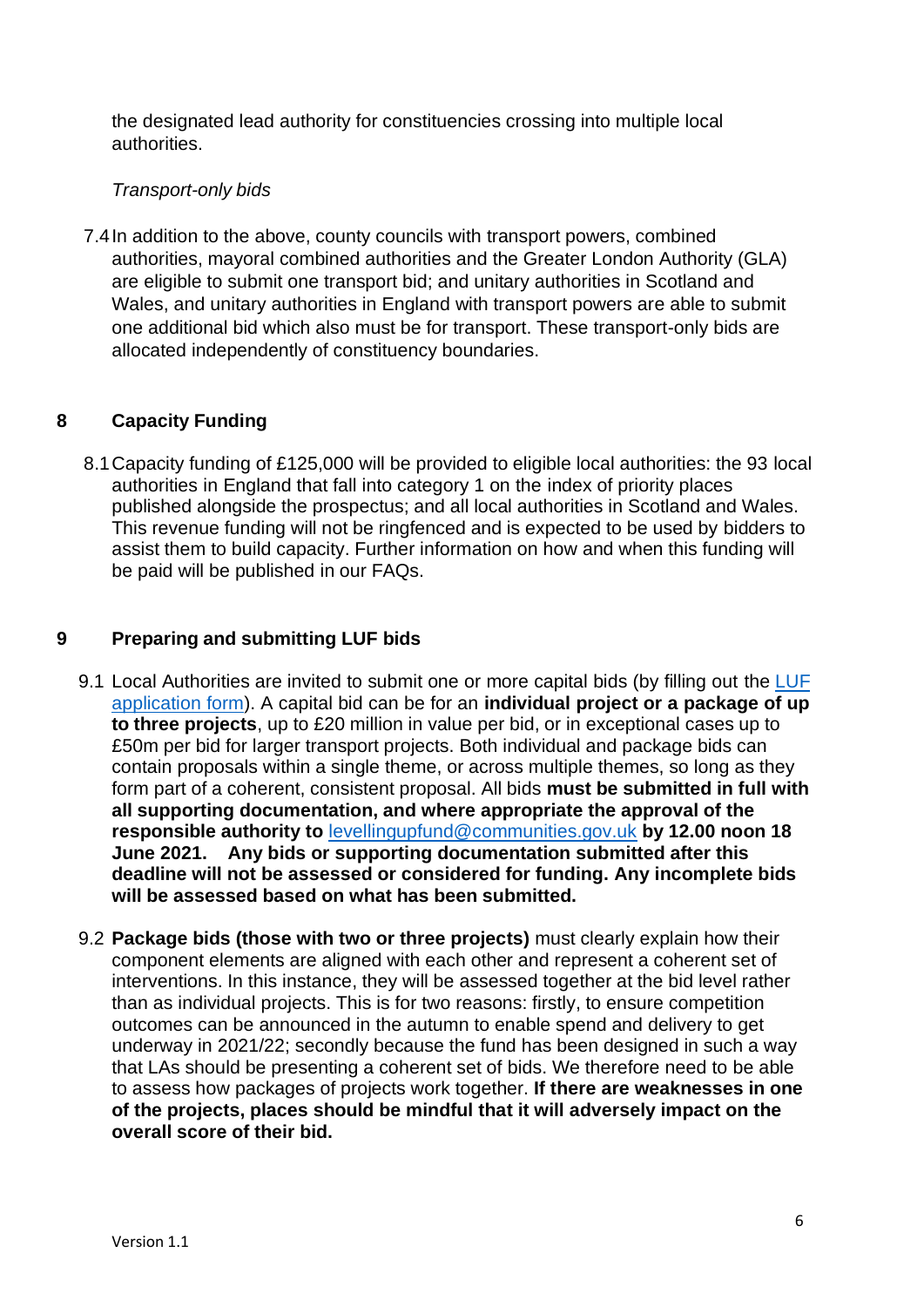- <span id="page-6-0"></span> 9.3 Bids will be accepted for **larger transport schemes,** by exception, such as investments in the local road network. Such bids will need to be between £20 million and £50 million and can be submitted by any bidding local authority (provided they have the support of the authority with responsibility for transport).
- 9.4The application form should be submitted by 18 June for all larger transport project bids that are submitted for the first round of the Fund. It is expected that a more detailed business case will need to be appraised before funding can be confirmed for larger transport schemes. Therefore, DfT will assess the application form for larger transport project bids and advise whether they should be developed further and a more detailed business case should be prepared for review.
- 9.5If available, a more detailed business case may be submitted for larger transport project bids by 18 June in addition to the application form. The assessment of more detailed business cases will occur at a later stage before funding can be confirmed for larger transport project bids.
- 9.6Please note that more detailed business cases for larger transport projects should be in a transport business case format and be compliant with the Green Book's five- case model and the Department for Transport's guidance on transport analysis (TAG). More detailed business cases should include information requested in the Application Form and more comprehensive plans and information for relevant projects. A checklist of the relevant information and materials that should be provided in more detailed business case submissions is at Annex D in the technical note.
- 9.7 Eligible local authorities may wish to submit a **joint bid**, where two or more local authorities are collaborating on a project or a package bid of up to 3 projects. This Joint bids will count towards the maximum number of bids that each local authority is able to submit. Each local authority can submit a maximum of £20m (i.e. one bid's worth) of funding to a joint bid. For example, a joint bid from two local authorities could request a maximum of £40m, and a joint bid from three local authorities could request a maximum of £60m. A joint bid may not request more than £50m of investment for any individual project. When assessing joint bids on the to location of where the majority of the project or projects are delivered/ where most may be appropriate where a project or projects cross administrative boundaries. "Characteristics of the Place" criterion we will reflect the index category that relates funding is spent.

#### **10 LUF assessment and decision-making**

- 10.1 There will be a three staged approach to assessment and decision making.
- 10.2 **Stage 1 Gateway**: The first stage is a **pass/fail gateway** criterion, where bids will be assessed against whether they can deliver some LUF expenditure in 2021/22<sup>1</sup>. Bids that do not meet this gateway criteria will not be assessed further and will not be eligible to be considered for funding in this round**.**

<sup>&</sup>lt;sup>1</sup> Eligible expenditure in 2021-22 could include capital development costs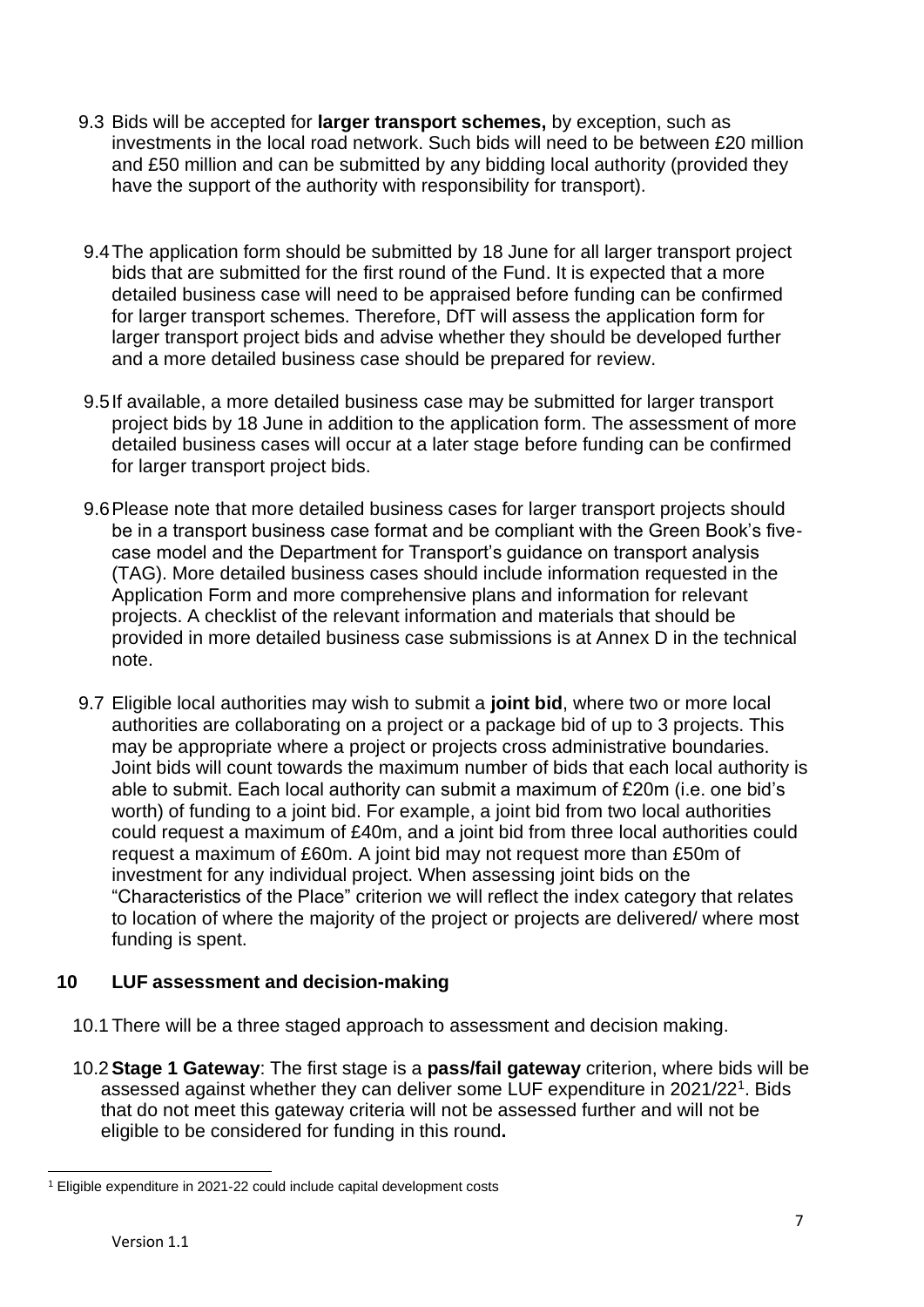- 10.3 **Stage 2 Assessment and Shortlisting Bids:** Bids will be **assessed against the**  a shortlist, applications will be assessed at the bid level against place characteristics, strategic fit, deliverability and value for money. Table 1 below provides detailed guidance on what places will be expected to demonstrate against strategic fit, deliverability and value for money in their application form. These three criteria, together with the place characteristics will carry equal weighting. The sub criteria in Table 1 also carry an equal weighting. This only applies to assessing projects for the shortlist – different weightings for these criteria may be applied when making final funding decisions in line with the published wider considerations. As explained above, places should note that where package bids are submitted, if one project is particularlyweak it will affect the overall bid score. A funding **shortlist for GB** will be drawn up from those bids that score the highest overall, and who score at least **criteria** set out in the Prospectus to deliver a shortlist of the strongest bids. To create average or above on strategic fit, value for money and deliverability.
- 10.4 **Stage 3 Decision Making:** Once bid assessment and moderation has concluded, and the shortlist is drawn up, Ministers will make funding decisions. In making these decisions ministers may take account of some or all of these additional considerations:
	- Ensuring a reasonable thematic split of approved projects (e.g. across regeneration and town centre, transport and culture and heritage);
	- Ensuring a fair spread of approved projects across Great Britain;
	- Ensuring a fair balance of approved projects across places in need;
	- • Prioritisation of either 'strategic fit' or 'deliverability' or 'value for money' over the other criteria. The prioritisation and weighting at this stage may be different from the weighting at assessment (noting this must be applied consistently to all projects);
	- • Taking into account other investment in a local area. In future rounds, this could include funding provided to local areas through the first round of this Fund.

10.5 We expect to announce the outcome of the competition by Autumn 2021

| Table 1: Assessment Framework for shortlisting bids |  |
|-----------------------------------------------------|--|
|                                                     |  |

| <b>Strategic Fit</b> |                                                                                 |  |  |
|----------------------|---------------------------------------------------------------------------------|--|--|
| <b>Sub-Criteria</b>  | Factors that will be taken into account                                         |  |  |
| MP                   | You should explain whether any MP(s) have formally given the bid                |  |  |
| Endorsement          | their priority support in this funding round, with a signed letter<br>included. |  |  |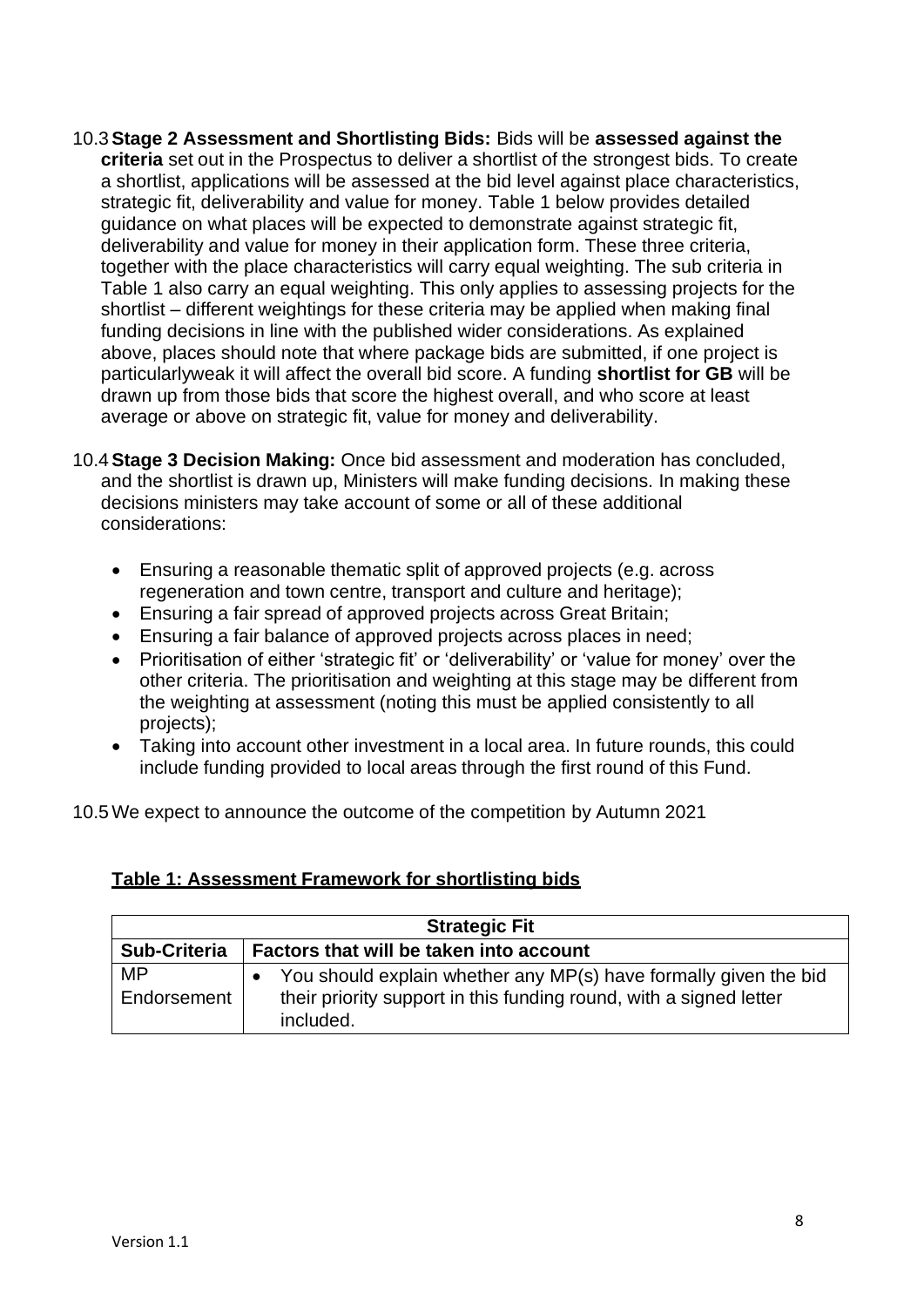| <b>Stakeholder</b><br>Engagement<br>and Support | There is an expectation of engagement with all relevant stakeholders.<br>The range of relevant stakeholders will vary and therefore there is no<br>list of stakeholders for whom evidence of support must be provided<br>with the exception of where the local MP is supporting the bid as a<br>priority (see section below). Wider MP (non-priority MP support)<br>should be demonstrated here.                                                                                                                                                                                                                                                                                                |
|-------------------------------------------------|-------------------------------------------------------------------------------------------------------------------------------------------------------------------------------------------------------------------------------------------------------------------------------------------------------------------------------------------------------------------------------------------------------------------------------------------------------------------------------------------------------------------------------------------------------------------------------------------------------------------------------------------------------------------------------------------------|
|                                                 | We are looking for applications that set out:<br>what engagement has been done with local stakeholders and the<br>community<br>How you have identified those stakeholders, and the efforts you<br>have made to reach those that might not normally engage<br>The methods you have used, including innovative virtual methods<br>given the constraints of ongoing Covid-19 restrictions<br>The extent to which this engagement has informed the bid.<br>This should be evidenced, including links to any current/ ongoing<br>consultations, community forums, etc<br>Where success of the bid is reliant on the cooperation and<br>supportof stakeholders or the local community, that should be |
|                                                 | made clearand evidenced in the response.                                                                                                                                                                                                                                                                                                                                                                                                                                                                                                                                                                                                                                                        |
| The case for<br>investment                      | We are looking for applications to set out a strong case for investment<br>and a realistic theory of change demonstrating:                                                                                                                                                                                                                                                                                                                                                                                                                                                                                                                                                                      |
|                                                 | Evidence of the local challenges/barriers to growth and context that<br>the bid is seeking to respond. A clear explanation on what you are<br>proposing to invest in and why the proposed interventions in the bid<br>will address those challenges and barriers with evidence to support<br>that explanation. As part of this, we would expect to understand the<br>rationale for the location that the bid is focusing on. This will be<br>reviewed alongside how places have been categorised on the<br><b>Characteristics of Place Index</b>                                                                                                                                                |
|                                                 | For transport schemes this should be presented as an Options<br>Assessment Report (OAR).                                                                                                                                                                                                                                                                                                                                                                                                                                                                                                                                                                                                        |
|                                                 | Set out what your planned outputs and outcomes are and how you<br>٠<br>will deliver the outputs and confirms these results are likely to flow<br>from the interventions. Bidders may wish to refer to annex B, which<br>provides an illustrative summary of the outputs and outcome<br>indicators based on likely interventions that fall within the scope of<br>this fund                                                                                                                                                                                                                                                                                                                      |
|                                                 | An explanation on why Government investment is needed (what is<br>٠<br>the market failure)                                                                                                                                                                                                                                                                                                                                                                                                                                                                                                                                                                                                      |
|                                                 | Explain whether/ how other public and private funding will be<br>٠<br>leveraged                                                                                                                                                                                                                                                                                                                                                                                                                                                                                                                                                                                                                 |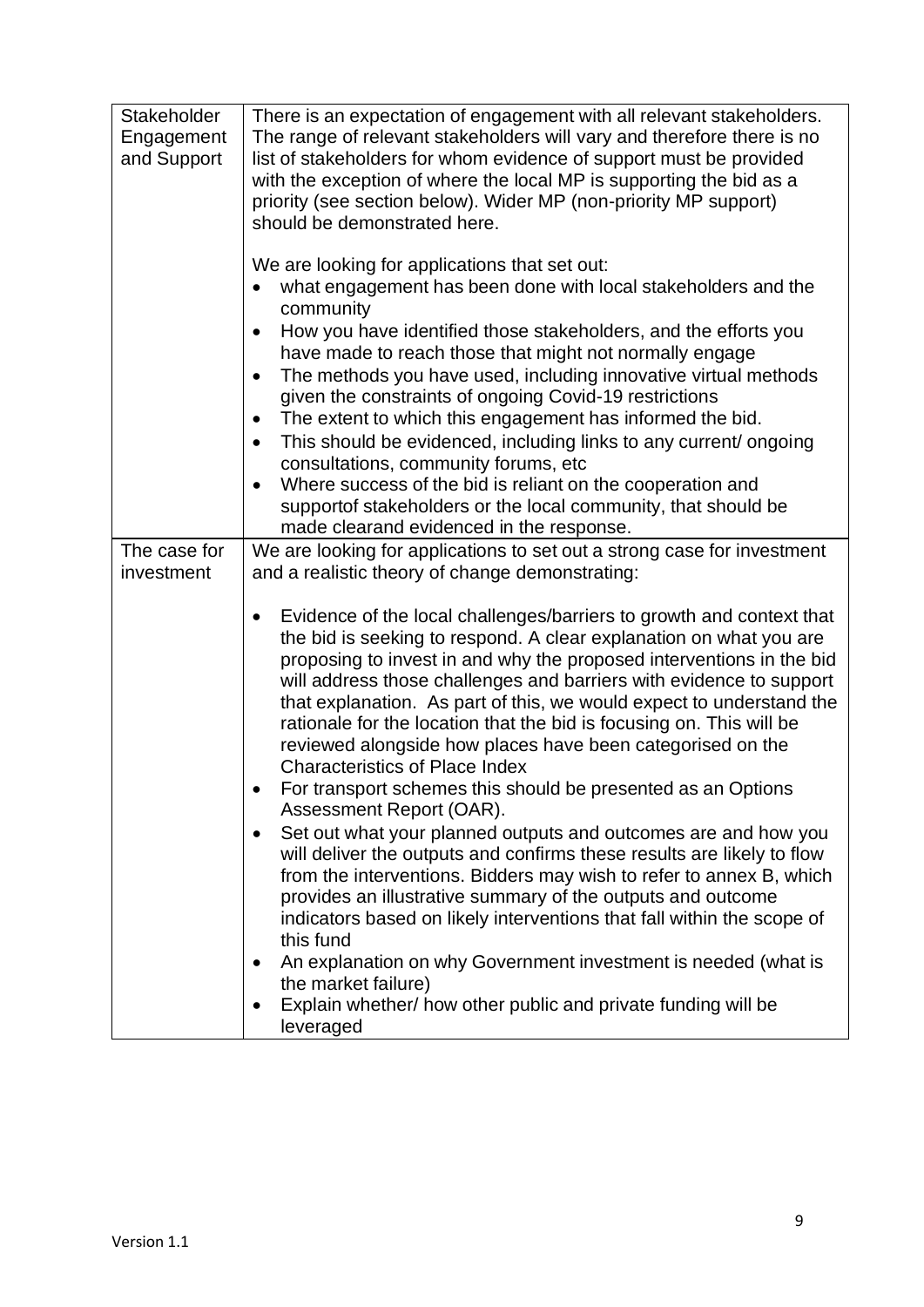| Alignment              | We are looking for applications that explain how the bid aligns to and                            |  |  |  |
|------------------------|---------------------------------------------------------------------------------------------------|--|--|--|
| with the local         | supports:                                                                                         |  |  |  |
| and national           | relevant local strategies (such as Local Plans, local economic<br>$\bullet$                       |  |  |  |
| context                | strategies or Local Transport Plans) and local objectives for                                     |  |  |  |
|                        | investment, improving infrastructure, local economic development                                  |  |  |  |
|                        | and levelling up.                                                                                 |  |  |  |
|                        | UK Government policy objectives, legal and statutory commitments,<br>$\bullet$                    |  |  |  |
|                        | such as delivering Net Zero carbon emissions and improving air                                    |  |  |  |
|                        | quality. Bids for transport projects in particular should clearly                                 |  |  |  |
|                        | explain their carbon benefits.                                                                    |  |  |  |
|                        | Other investments from different funding streams, such as (but not<br>$\bullet$                   |  |  |  |
|                        | limited to) the Towns Fund, Future High Streets Fund and<br><b>Transforming Cities Fund.</b>      |  |  |  |
|                        | The Government's expectation is that all local road projects will<br>$\bullet$                    |  |  |  |
|                        | alsodeliver or improve cycling and walking infrastructure and                                     |  |  |  |
|                        | include bus priority measures (unless it can be shown that there is                               |  |  |  |
|                        | little or no need to do so). Cycling elements of proposals should                                 |  |  |  |
|                        | follow the Government's cycling design guidance which sets out                                    |  |  |  |
|                        | the standards required.                                                                           |  |  |  |
| <b>Value for Money</b> |                                                                                                   |  |  |  |
| <b>Criteria</b>        | <b>Factors that will be considered</b>                                                            |  |  |  |
| Appropriaten           | The quality of data analysis and evidence for explaining the scale and                            |  |  |  |
| ess of data            | significance of local problems and issues including:                                              |  |  |  |
| sources and            | Quality of data analysis and evidence is sufficient to                                            |  |  |  |
| evidence               | demonstrate the scale and significance of local problems and<br>issues.                           |  |  |  |
|                        | Data collection and survey methods are sufficient to ensure data<br>$\bullet$                     |  |  |  |
|                        | is robust and unbiased.                                                                           |  |  |  |
|                        | Data is comprehensive in coverage, i.e. the area of interest.                                     |  |  |  |
|                        |                                                                                                   |  |  |  |
| <b>Effectiveness</b>   | Analysis and evidence on how the proposals will address existing or                               |  |  |  |
| of proposal in         | anticipated future problems. Quantifiable impacts should, where                                   |  |  |  |
| addressing<br>problems | appropriate, usually be forecasted using a suitable model. Key factors<br>are:                    |  |  |  |
|                        | Robustness of the forecast assumptions, methodology and<br>$\bullet$                              |  |  |  |
|                        | model outputs                                                                                     |  |  |  |
|                        | Quality of the analysis or model (in terms of its accuracy and                                    |  |  |  |
|                        | functionality)                                                                                    |  |  |  |
|                        | For non-transport measures, theory of change evidence should be                                   |  |  |  |
|                        | identified and referenced.<br>Economic costs should be consistent with the costs in the financial |  |  |  |
| Economic<br>costs of   | case but adjusted for the economic case. Inflation should be included,                            |  |  |  |
| proposal               | fully explained and appropriate. The costs should be adjusted to an                               |  |  |  |
|                        | appropriate price base year, including adjustment for risk and optimism                           |  |  |  |
|                        | bias.                                                                                             |  |  |  |
|                        |                                                                                                   |  |  |  |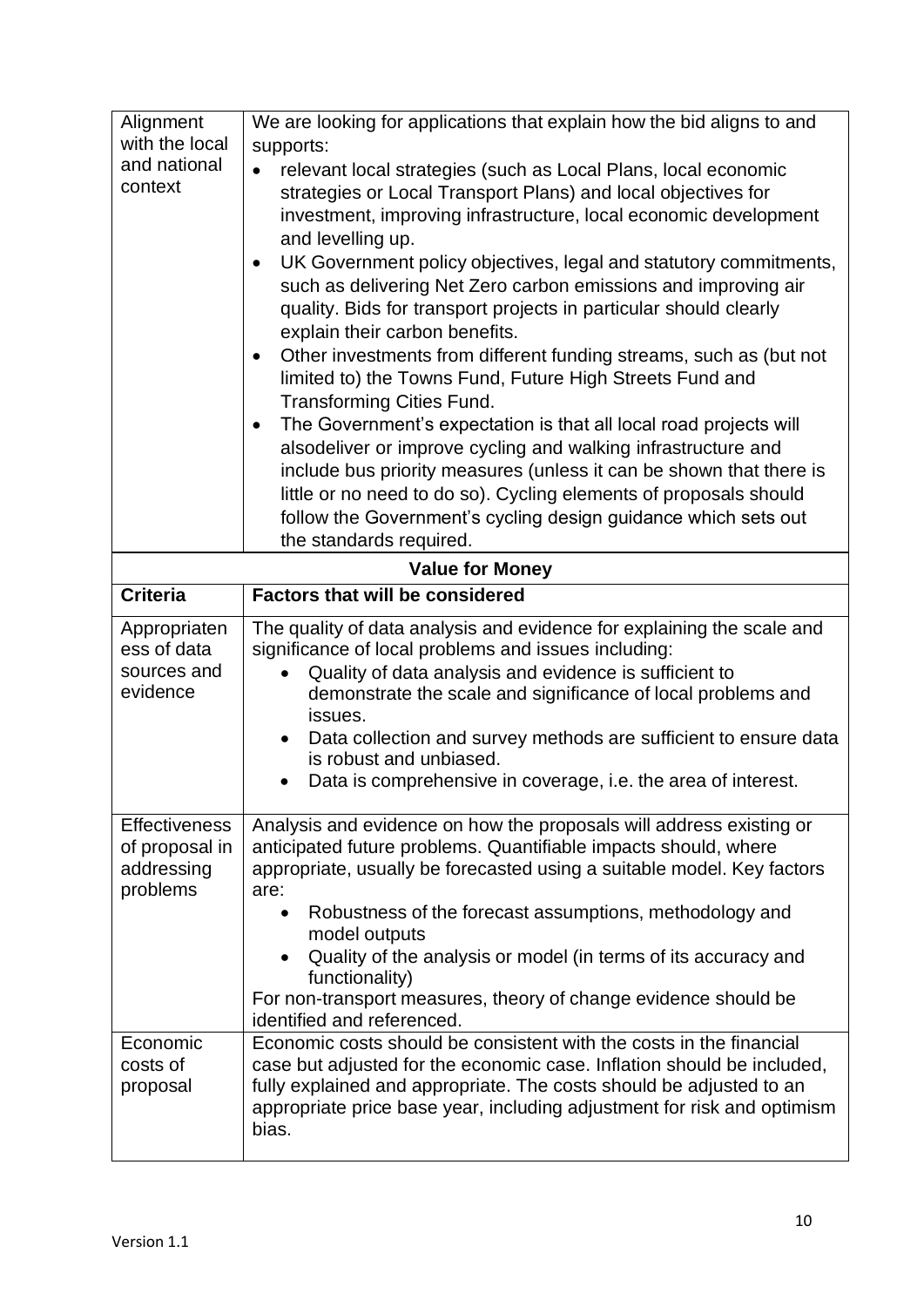| Analysis of<br>monetised<br>costs and<br>benefits | The economic benefits of the proposal are properly measured.<br>$\bullet$<br>These should, where possible, be explained in terms of<br>outcomes. For example, the economic case analysis for<br>transport bids could estimate how they will reduce journey times,<br>support economic growth, support employment, or reduce<br>carbon emissions. For regeneration bids, direct and wider land<br>value uplift, amenity, air quality may be relevant.<br>Explanation of how benefits and costs are analysed and<br>estimated, and of how this approach to the analysis is<br>proportionate for the proposal being considered.                                                                    |
|---------------------------------------------------|-------------------------------------------------------------------------------------------------------------------------------------------------------------------------------------------------------------------------------------------------------------------------------------------------------------------------------------------------------------------------------------------------------------------------------------------------------------------------------------------------------------------------------------------------------------------------------------------------------------------------------------------------------------------------------------------------|
| Value for<br>money of<br>proposal                 | A summary of the overall value for money of the proposal.<br>This should include reporting of Benefit Cost Ratios, with a<br>methodology note. A template for capturing the BCR for non-<br>transport will be provided with the published FAQs.<br>Other non-monetised impacts are properly assessed.<br>$\bullet$<br>A summary assessment of risks and uncertainties that could<br>affect the overall Value for Money.<br>Further details of requirements for Value for Money assessment are<br>provided in Annex C.<br><b>Deliverability</b>                                                                                                                                                  |
|                                                   |                                                                                                                                                                                                                                                                                                                                                                                                                                                                                                                                                                                                                                                                                                 |
| <b>Criteria</b>                                   | <b>Factors that will be considered</b>                                                                                                                                                                                                                                                                                                                                                                                                                                                                                                                                                                                                                                                          |
| Financial                                         | Provide details of:<br>Costs and spend profile at the project and bid level. This should<br>also set out clearly what funding is secured from other sources and<br>major interdependencies where funding has not been secured<br>Local and third-party contributions (a minimum local contribution of<br>$\bullet$<br>10%) (local authority and/or third party) of the bid costs is<br>encouraged.<br>Certainty over the whole funding package, including evidence of<br>any wider public or private sector co-funding commitments (i.e.<br>letters, contractual commitments). Identification of any gaps in<br>funding<br>Information on margins and contingencies that have been allowed<br>٠ |
|                                                   | for and the rationale.<br>The main financial risks and how they will be mitigated, including<br>٠<br>how cost overruns will be dealt with and shared between non-UKG<br>funding partners.                                                                                                                                                                                                                                                                                                                                                                                                                                                                                                       |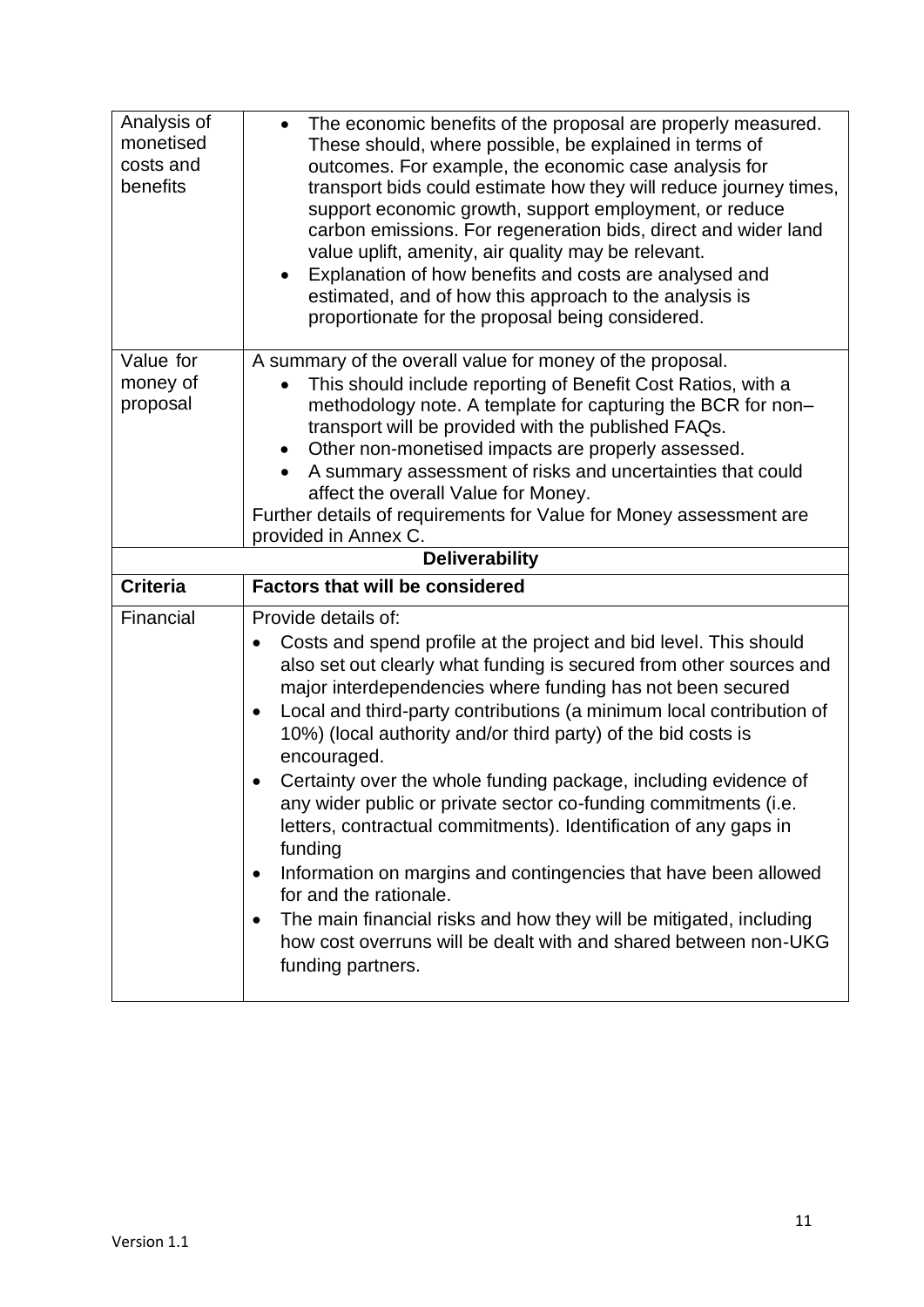| Commercial        | Provide a robust procurement strategy which sets out the rationale for                               |  |  |  |
|-------------------|------------------------------------------------------------------------------------------------------|--|--|--|
|                   | the strategy selected and other options considered and discount. The                                 |  |  |  |
|                   | procurement route should also be set out with an explanation as to why                               |  |  |  |
|                   | it is appropriate for a bid of the scale and nature submitted.                                       |  |  |  |
|                   |                                                                                                      |  |  |  |
|                   | All procurements must be made in accordance with all relevant legal                                  |  |  |  |
|                   | requirements. Applicants must describe their approach to ensuring full                               |  |  |  |
|                   | compliance in order to discharge their legal duties.                                                 |  |  |  |
|                   |                                                                                                      |  |  |  |
| Management        | A delivery plan which demonstrates:<br>$\bullet$                                                     |  |  |  |
|                   | Clear milestones, key dependencies and interfaces, resource<br>$\circ$                               |  |  |  |
|                   | requirements, task durations and contingency.                                                        |  |  |  |
|                   | An understanding of the roles and responsibilities, skills,<br>$\circ$                               |  |  |  |
|                   | capability, or capacity needed.                                                                      |  |  |  |
|                   | Arrangements for managing any delivery partners and the<br>$\circ$<br>plan for benefits realisation. |  |  |  |
|                   | Engagement of developers/ occupiers (where needed)<br>$\circ$                                        |  |  |  |
|                   | The strategy for managing stakeholders and considering<br>$\circ$                                    |  |  |  |
|                   | their interests and influences.                                                                      |  |  |  |
|                   | Confirmation of statutory approvals eg Planning permission<br>$\circ$                                |  |  |  |
|                   | and details of information of ownership or agreements of                                             |  |  |  |
|                   | land/assets needed to deliver the bid                                                                |  |  |  |
|                   | Please also list any powers / consents etc needed/ obtained,<br>$\circ$                              |  |  |  |
|                   | details of date acquired, challenge period (if applicable) and                                       |  |  |  |
|                   | date of expiry of powers and conditions attached to them.                                            |  |  |  |
|                   | The ability to spend some LUF in 2021/22<br>$\circ$                                                  |  |  |  |
|                   | A detailed risk assessment which sets out:                                                           |  |  |  |
|                   | the barriers and level of risk to the delivery of your bid.                                          |  |  |  |
|                   | $\circ$<br>appropriate and effective arrangements for managing and                                   |  |  |  |
|                   | $\circ$<br>mitigating these risks                                                                    |  |  |  |
|                   | a clear understanding on roles / responsibilities for risk<br>$\circ$                                |  |  |  |
|                   |                                                                                                      |  |  |  |
|                   |                                                                                                      |  |  |  |
|                   | • Evidence of a track record and past experience of delivering                                       |  |  |  |
|                   | schemes of a similar scale and type.                                                                 |  |  |  |
|                   |                                                                                                      |  |  |  |
| Monitoring<br>and | A proportionate monitoring and evaluation plan which sets out:                                       |  |  |  |
| Evaluation        | Bid level M&E objectives and research questions                                                      |  |  |  |
|                   | Outline of bid level M&E approach<br>$\bullet$                                                       |  |  |  |
|                   | Overview of key metrics for M&E (covering inputs, outputs,<br>$\bullet$                              |  |  |  |
|                   |                                                                                                      |  |  |  |
|                   | outcomes and impacts), informed by bid objectives and Theory                                         |  |  |  |
|                   | of Change                                                                                            |  |  |  |
|                   | Resourcing and governance arrangements for bid level M&E                                             |  |  |  |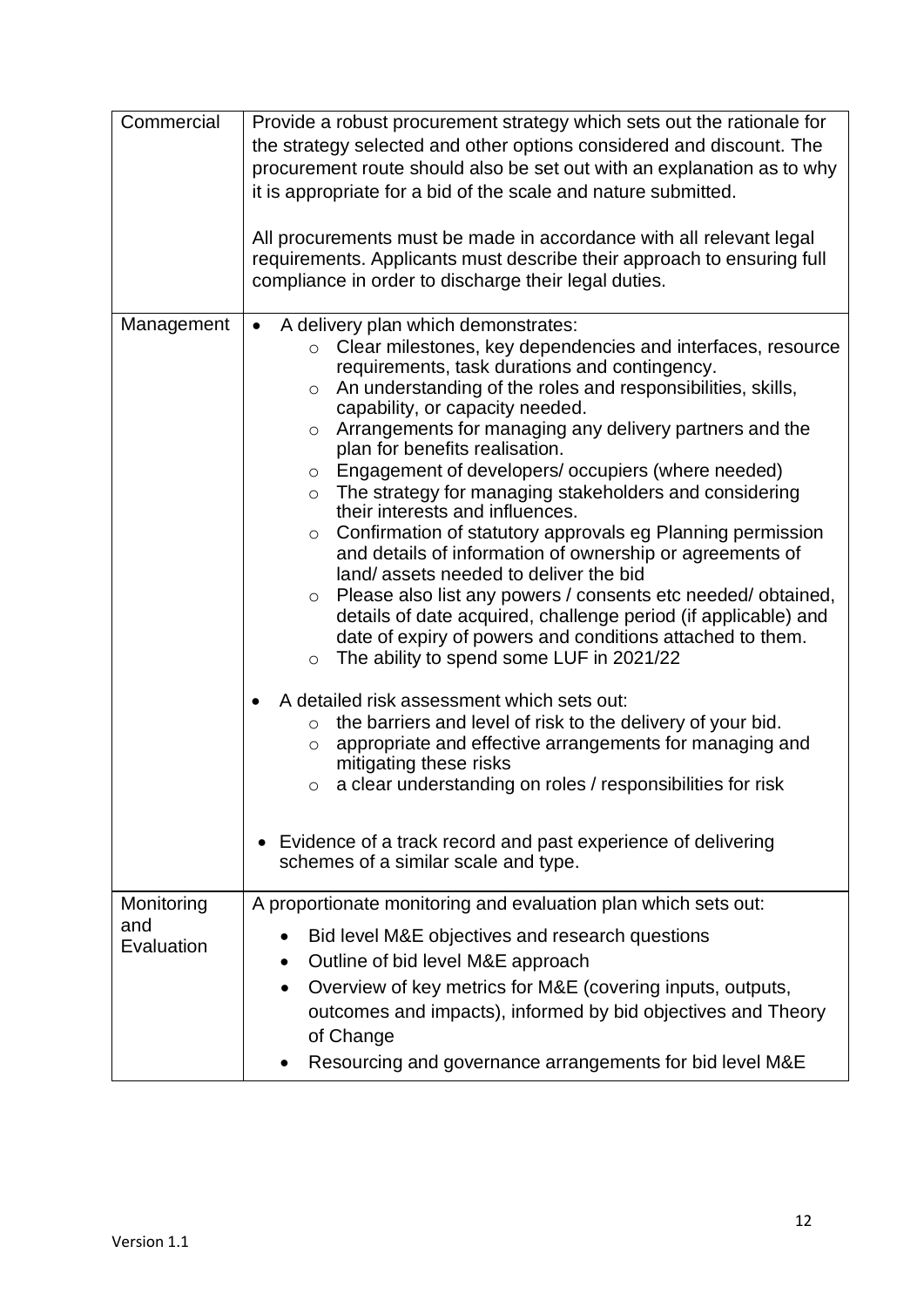#### <span id="page-12-0"></span>**The Levelling Up Fund Process in Northern Ireland**

 reflects the different local government landscape compared to England, Scotland We are taking a different approach to delivering the Fund in Northern Ireland, which and Wales.

## **11 Eligibility**

- 11.1 Recognising the different local government landscape in Northern Ireland, different organisations will be eligible to bid compared to Great Britain. The UK Government will accept bids from a range of local applicants, including but not limited to businesses, voluntary and community sector organisations, district councils, the Northern Ireland Executive and other public sector bodies
- 11.2 For transport projects specifically, the Northern Ireland Executive holds many of the relevant powers. Where they are the lead bidder they must engage with and secure the support of the relevant district council for the area in which the bid is based, in order to be considered for funding. Northern Ireland Executive Departments are not eligible to bid for projects under the other two investment themes, where the lead bidder should operate at a more local level. In all cases the lead bidder will need to have the powers to deliver the projects that form part of their bid.
- 11.3 The role of MPs is also different in NI they can express support for bids as part of the wider stakeholder engagement process, but formal priority backing of MPs will not be considered as part of bid assessment, unlike in GB.
- 11.4 As a wider range of organisations can apply to the fund in NI, we will expect bidders to demonstrate through two additional gateway criteria that they have the capacity and capability to deliver capital projects. See the section on assessment below.

#### **12 Capacity Funding**

 12.1 In Northern Ireland, there will be a different approach to capacity funding based on the funding landscape. This will see all district councils and some other identified bidding entities receive capacity funding. Further details on capacity funding will be picked up in an FAQ that will be published shortly.

#### **13 Preparing and Submitting LUF Applications**

 13.1 As with bidding authorities in GB, places are invited to submit a capital bid (by filling out the LUF application form) for an **individual project or a package of projects**, up to £20 million in value. Bids for larger transport schemes will be considered by  exception. **As with GB bids, NI bidders must submit their application in full with noon 18 June 2021. Any bids submitted after this deadline will not be all supporting documentation to** [levellingupfund@communities.gov.uk](mailto:levellingupfund@communities.gov.uk) **by 12.00**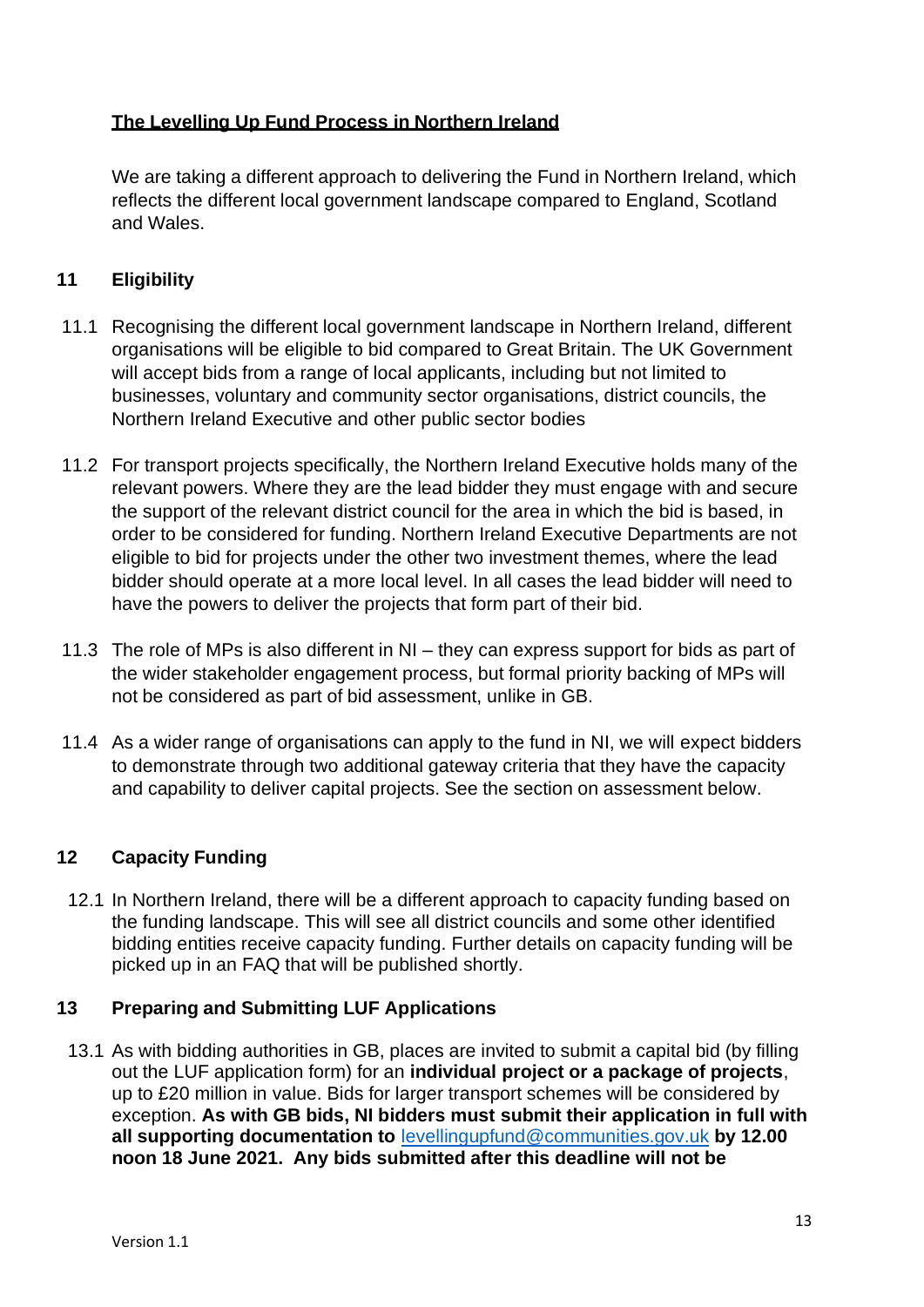#### <span id="page-13-0"></span> **assessed or considered for funding. Any incomplete bids will be assessed based on what has been submitted.**

- 13.2 **Package bids (those with two or three projects)** must clearly explain how their component elements are aligned with each other and represent a coherent set of interventions. In this instance, they will be assessed together at the bid level rather than as individual projects. This is for two reasons: firstly, to ensure competition outcomes can be announced in the autumn to enable spend and delivery to get underway in 2021/22; secondly because the fund has been designed in such a way that bidding entities should be presenting a coherent set of bids. We therefore need to be able to assess how packages of projects work together. **If there are weaknesses in one of the projects, places should be mindful that it will adversely impact on the overall score of their bid.**
- 13.3 Bidding entities may wish to submit a **joint bid**, where two or more organisations are collaborating on a project or a package bid of up to 3 projects.

#### **14 LUF Assessment and Decision Making**

- 14.1 LUF applications from NI organisations and authorities will also be assessed in a three staged approach.
- 14.2 **Stage 1 Gateway**: The first stage is a **pass/fail gateway** criterion, where bids will be assessed against whether they can delivery some LUF expenditure in 2021/22<sup>2</sup>. In NI, for feasibility reasons bidders from non-Government organisations will also need to demonstrate:
	- Two years of audited accounts.
	- and scope in the last five years. • Evidence that they have delivered two capital projects of a similar scale
- 14.3 **Stage 2 Assessment and Shortlisting:** Bids will be **assessed against 3 of the 4 criteria** set out in the Prospectus. This is because there is no Characteristics of Place Index in Northern Ireland for this first round. NI applications will be assessed against strategic fit, value for money and deliverability in the same way as GB bids (see Table 1 above for details), with the exception of MP support which will not be reflected in the assessment, as MPs are not being asked to offer priority backing to bids. The three criteria and the sub criteria under those again carry equal weighting.  A funding **shortlist for NI** will be drawn up from those bids that score the highest overall, and who score at least average or above on strategic fit, value for money and deliverability.
- 14.4 **Stage 3 Decision making:** After bid assessment and moderation has concluded, and the shortlist has been drawn up, ministers will the make funding decisions from the NI shortlist of bids. Ministers may also factor some or all of these additional considerations into their decision making:

<sup>&</sup>lt;sup>2</sup> Eligible expenditure in 2021-22 could include capital development costs.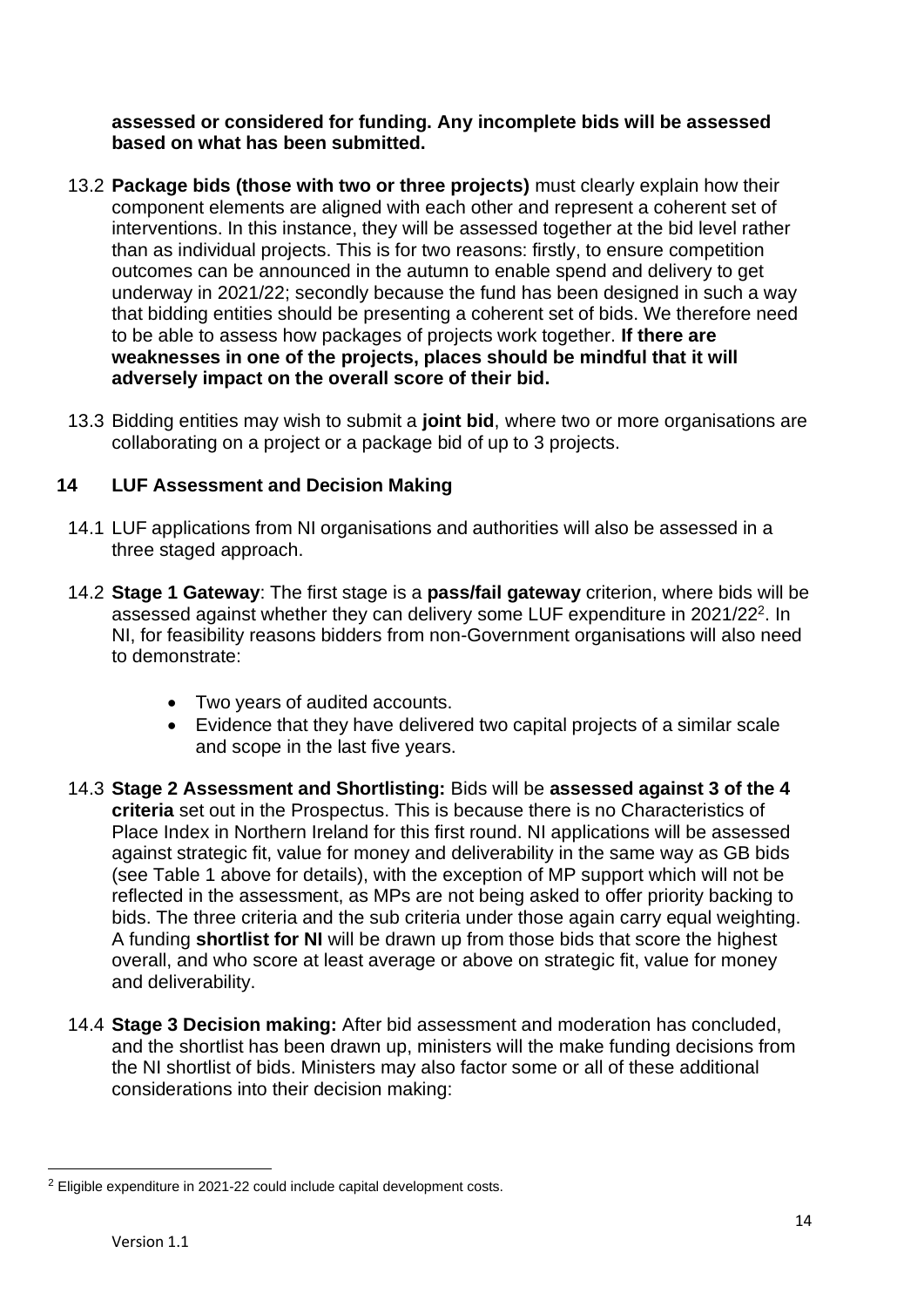<span id="page-14-0"></span>Ensuring a reasonable thematic split of approved projects (e.g. acrossregeneration and town centre, transport and culture and heritage);

- Ensuring a fair spread of approved projects across NI;
- Ensuring a fair balance of approved projects across places in need;
- • Prioritisation of either 'strategic fit' or 'deliverability' or 'value for money' over the other criteria. The prioritisation and weighting at this stage may be different from the weighting at assessment (noting this must be applied consistently to all projects);
- • Taking into account other investment in a local area. In future rounds, this could include funding provided to local areas through the first round of this Fund.
- 14.5 NI bids will only be assessed against other NI bids for fairness reasons, with funding awarded from a ringfenced NI pot, in the region of £20 million, subject to strength of bids submitted. This is because the NI assessment is only based on 3 out of the 4 criteria. We expect to announce the outcome of the competition in the Autumn.

#### **15 List of Annexes**

| Annex A | Glossary                         |
|---------|----------------------------------|
| Annex B | Table of Interventions           |
| Annex C | Further Value for Money Guidance |
| Annex D | Large Transport Scheme checklist |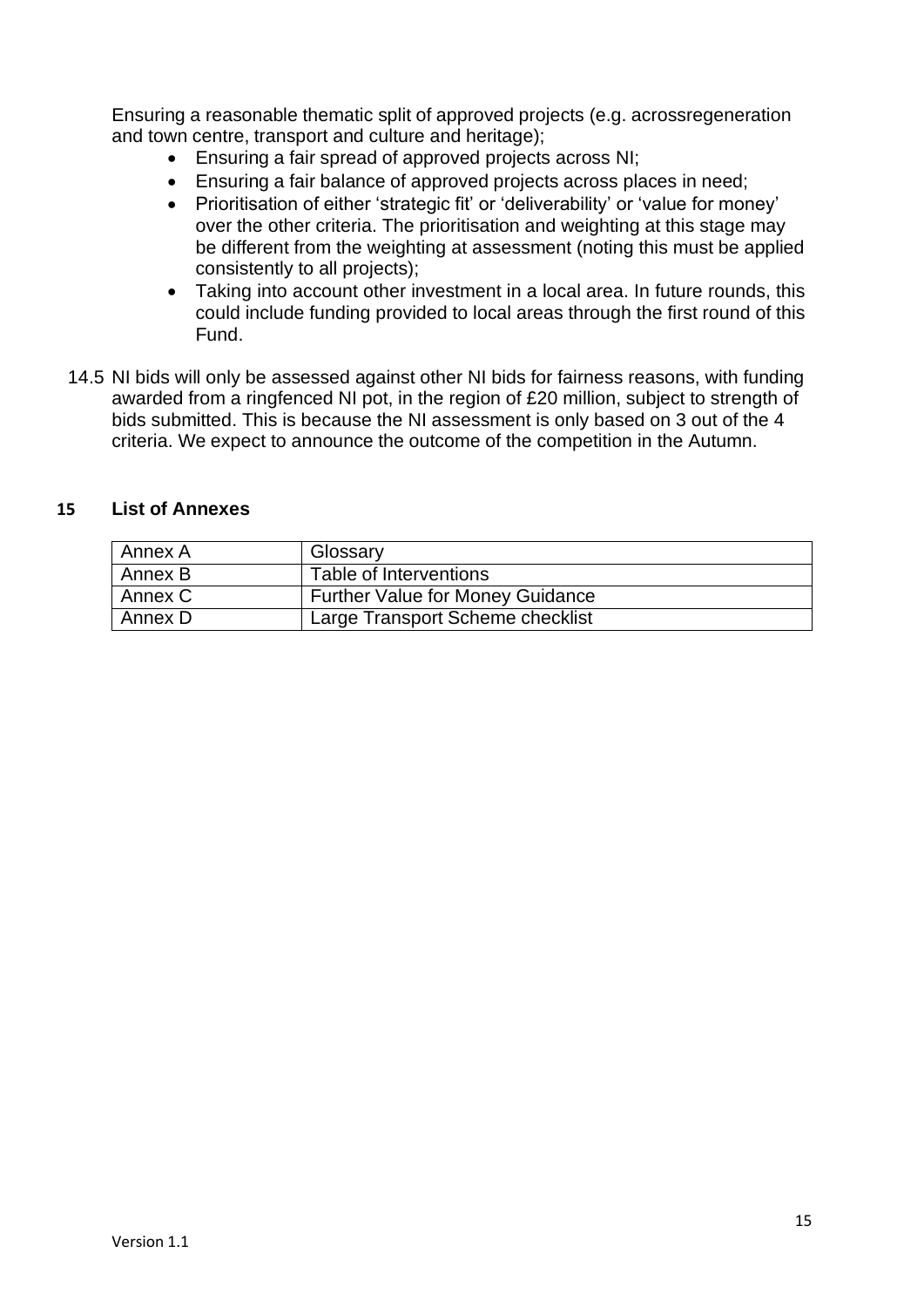#### <span id="page-15-0"></span>**Annex A: Glossary**

| <b>Individual bid</b>                              | Submission made up of 1 project from 1 bidding entity/<br>local authority                                                                                                                                                                                                                         |
|----------------------------------------------------|---------------------------------------------------------------------------------------------------------------------------------------------------------------------------------------------------------------------------------------------------------------------------------------------------|
| Package bid                                        | A submission made up of 2 or 3 projects from 1 bidding<br>entity/ local authority                                                                                                                                                                                                                 |
| <b>Joint bid</b>                                   | A submission made up of 1 project or a package of up to<br>three projects by more than 1 bidding entity or local<br>authority                                                                                                                                                                     |
| <b>OAR</b>                                         | <b>Options Assessment Report</b>                                                                                                                                                                                                                                                                  |
| <b>Cost-Benefit</b><br><b>Analysis (CBA)</b>       | Analysis which assesses the value of as many of the<br>costs and benefits of a proposal as feasible, including<br>items for which the market does not provide a<br>satisfactory measure of economic value.                                                                                        |
| <b>Appraisal</b>                                   | Refers to the assessment made before decisions are<br>taken of the economic, social, environmental, public<br>account and distributional impacts that an intervention<br>may have.                                                                                                                |
| <b>Benefit-Cost Ratio</b><br>(BCR)                 | Given by PVB / PVC and indicates how much benefit is<br>obtained for each unit of cost, with a BCR greater than 1<br>indicating that the benefits outweigh the costs.                                                                                                                             |
| <b>Present Value of</b><br>Costs (PVC)             | The sum of discounted costs and revenues to the budget<br>available over the appraisal period, and gives the value<br>of these impacts in the prices of a given base year.                                                                                                                        |
| <b>Present Value of</b><br><b>Benefits (PVB)</b>   | The sum of all discounted benefits and dis-benefits not<br>included in the definition of the PVC over the appraisal<br>period, and gives the value of these impacts in the prices<br>of a given base year                                                                                         |
| <b>Distributional</b><br><b>Impacts (DIs)</b>      | Considers the variance of transport intervention impacts<br>across different social groups.                                                                                                                                                                                                       |
| <b>Optimism Bias (OB</b>                           | The demonstrated systematic tendency for appraisers to<br>be over-optimistic about key project parameters,<br>including capital costs, operating costs, works duration<br>and benefits delivery.                                                                                                  |
| <b>A Quantified Risk</b><br><b>Assessment (QRA</b> | Allows an expected value (defined as the average of all<br>possible outcomes, taking account of the different<br>probabilities of those outcomes occurring) of the cost of<br>the proposal to be calculated. This expected value should<br>form the 'risk-adjusted' cost estimate.                |
| <b>Evaluation</b>                                  | A systematic analytical process which examines the<br>effectiveness of a project based on actual results. This<br>can include what difference it made (impact evaluation),<br>whether its benefits justified its costs (economic<br>evaluation) and how it was delivered (process<br>evaluation). |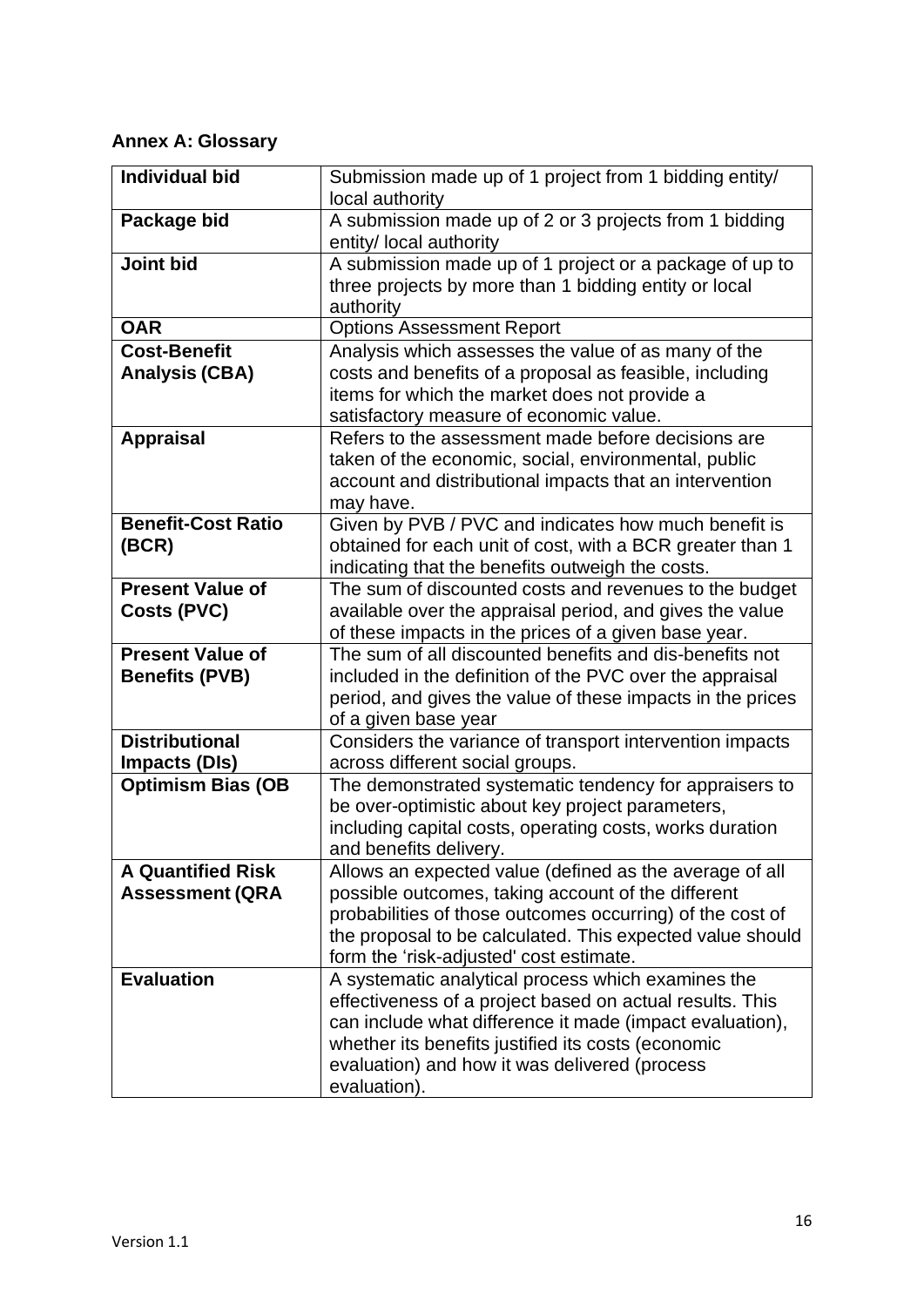#### <span id="page-16-0"></span>**Annex B: Intervention framework**

 The table below outlines the types of interventions in scope for the Levelling Up Fund. Places may find this intervention framework with associated outputs, outcomes ad indicators helpful in informing their logic models, and M&E plans. For proposed interventions, bids should align with:

- **Outputs:** This sets out the kinds of intervention outputs that will be considered acceptable.
- • **Outcomes**: This lists the acceptable outcomes that we would expect to flow from your chosen interventions. Local authorities will be required to clearly demonstrate, through a Theory of Change (with supporting evidence and assumptions clearly set out), how your proposed projects will deliver one or more of the outcomes in the table below.
- • **Outcome indicators**: These are the indicators that will be used to set targets and measure progress and determine whether the outcomes have been delivered.

|                                                                                                                                                                                 | <b>Outputs</b>                                                                                                                                                                                                                              | <b>Outcomes</b>                                                                                                                                                                                                                                                                                                                                                                        | <b>Outcome indicators</b>                                                                                                                                                                                                                                                                                                                                                                                                                                                                                                                                                     |
|---------------------------------------------------------------------------------------------------------------------------------------------------------------------------------|---------------------------------------------------------------------------------------------------------------------------------------------------------------------------------------------------------------------------------------------|----------------------------------------------------------------------------------------------------------------------------------------------------------------------------------------------------------------------------------------------------------------------------------------------------------------------------------------------------------------------------------------|-------------------------------------------------------------------------------------------------------------------------------------------------------------------------------------------------------------------------------------------------------------------------------------------------------------------------------------------------------------------------------------------------------------------------------------------------------------------------------------------------------------------------------------------------------------------------------|
| <b>Transport</b><br><b>Interventions</b><br>(Transport<br>projects<br>should have<br>the support<br>of the<br>relevant<br>authority or<br>body<br>responsible<br>for delivery). | Examples include:<br><b>Bus infrastructure</b><br>upgrades e.g. bus priority<br>lanes.<br>New or upgraded road<br>infrastructure<br>New or upgraded cycle or<br>walking paths.<br>Wider cycling<br>infrastructure such as<br>cycle parking. | Impact of scheme on travel<br>demand<br>Road traffic flows for<br>$\circ$<br>road schemes<br>Patronage for public<br>$\circ$<br>transport schemes<br>Pedestrian / cycle<br>$\circ$<br>counts for cycling /<br>walking schemes<br>Reduced journey times and<br>improved journey reliability<br>Local economic benefits<br>Reduced transport carbon<br>emissions<br>Improved air quality | Impact of scheme on travel demand<br>Road traffic flows for road schemes<br>Patronage for public transport schemes<br>$\circ$<br>Pedestrian / cycle counts for cycling /<br>$\circ$<br>walking schemes<br>Reduced journey times and improved<br>$\circ$<br>journey reliability<br>$\circ$ Travel times in the corridors of<br>interest<br>Variability of travel times in the<br>$\circ$<br>corridors of interest<br>Local economic benefits<br>$\circ$ Travel times / accessibility changes<br>to businesses<br><b>Employment levels</b><br><b>Rental values</b><br>$\bigcap$ |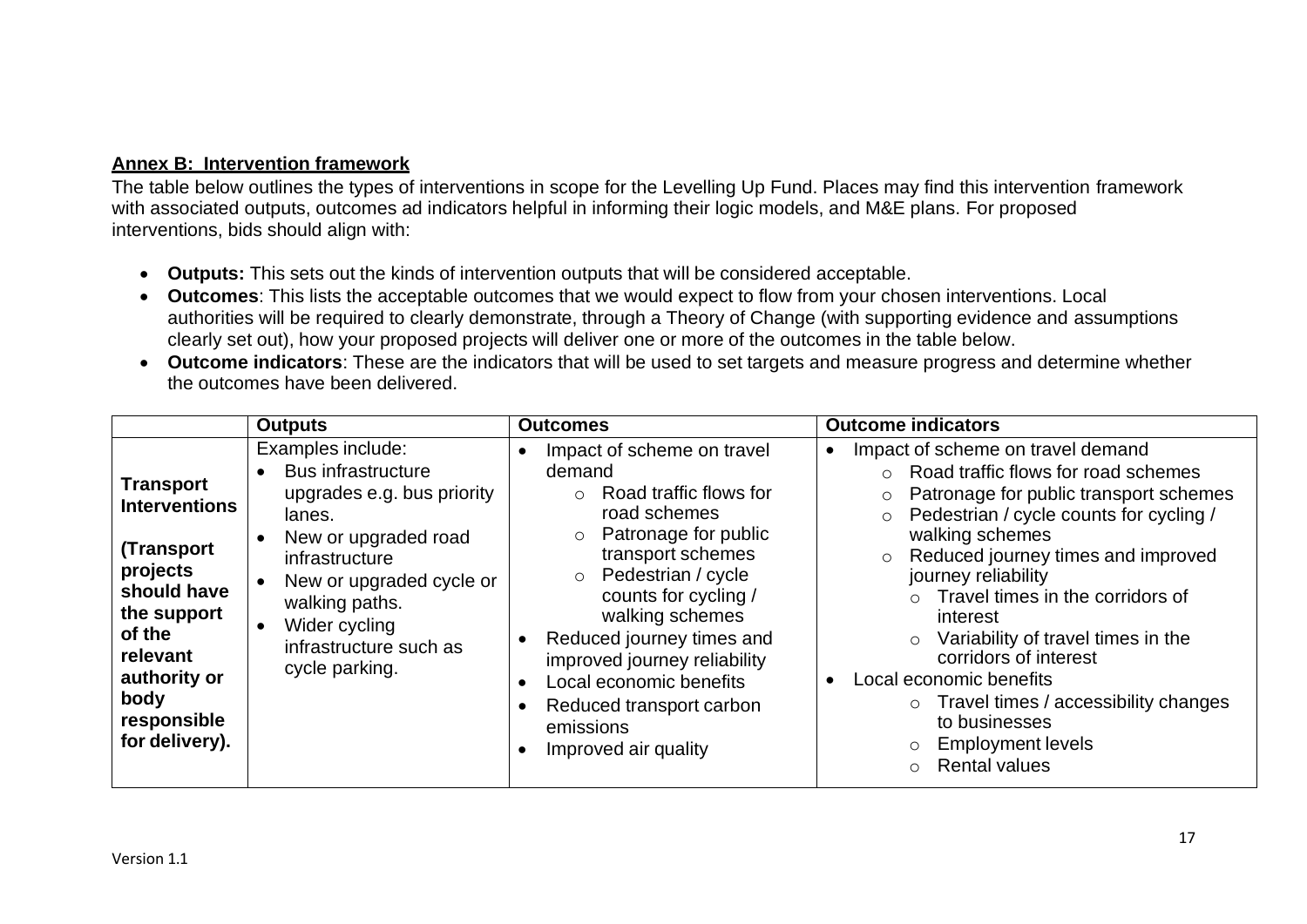|                                                         | <b>Outputs</b>                                                                                                                                                                                                                                    | <b>Outcomes</b>                                                                                                             | <b>Outcome indicators</b>                                                                                                                                                                                                                                                                                                                                                                                                                                                       |
|---------------------------------------------------------|---------------------------------------------------------------------------------------------------------------------------------------------------------------------------------------------------------------------------------------------------|-----------------------------------------------------------------------------------------------------------------------------|---------------------------------------------------------------------------------------------------------------------------------------------------------------------------------------------------------------------------------------------------------------------------------------------------------------------------------------------------------------------------------------------------------------------------------------------------------------------------------|
|                                                         |                                                                                                                                                                                                                                                   |                                                                                                                             | Other metrics of relevance to scheme<br>$\circ$<br>objectives<br>Reduced transport carbon emissions<br>modelled based on demand/vehicle<br>$\Omega$<br>speed information<br>Improved air quality<br>Effect of the scheme on local air<br>quality in the area of interest<br>Reduced noise<br>Effect of the scheme on noise at<br>$\circ$<br>important receptor locations<br>Fewer accidents<br>Effect of the scheme on traffic<br>$\Omega$<br>accidents in the area of interest |
| <b>Regeneration</b><br>and town<br>centre<br>investment | Remediation and/or<br>development of<br>abandoned or dilapidated<br>sites<br>Delivery of quality<br>residential or commercial<br>space in key locations<br>(town centres, gateway<br>areas, employment sites)<br>Delivery of new public<br>spaces | Enhanced townscape that is<br>$\bullet$<br>more attractive and more<br>accessible to residents,<br>businesses and visitors. | Perceptions of the place by<br>$\bullet$<br>residents/businesses/visitors<br>Land values<br>$\bullet$<br>Footfall<br>$\bullet$                                                                                                                                                                                                                                                                                                                                                  |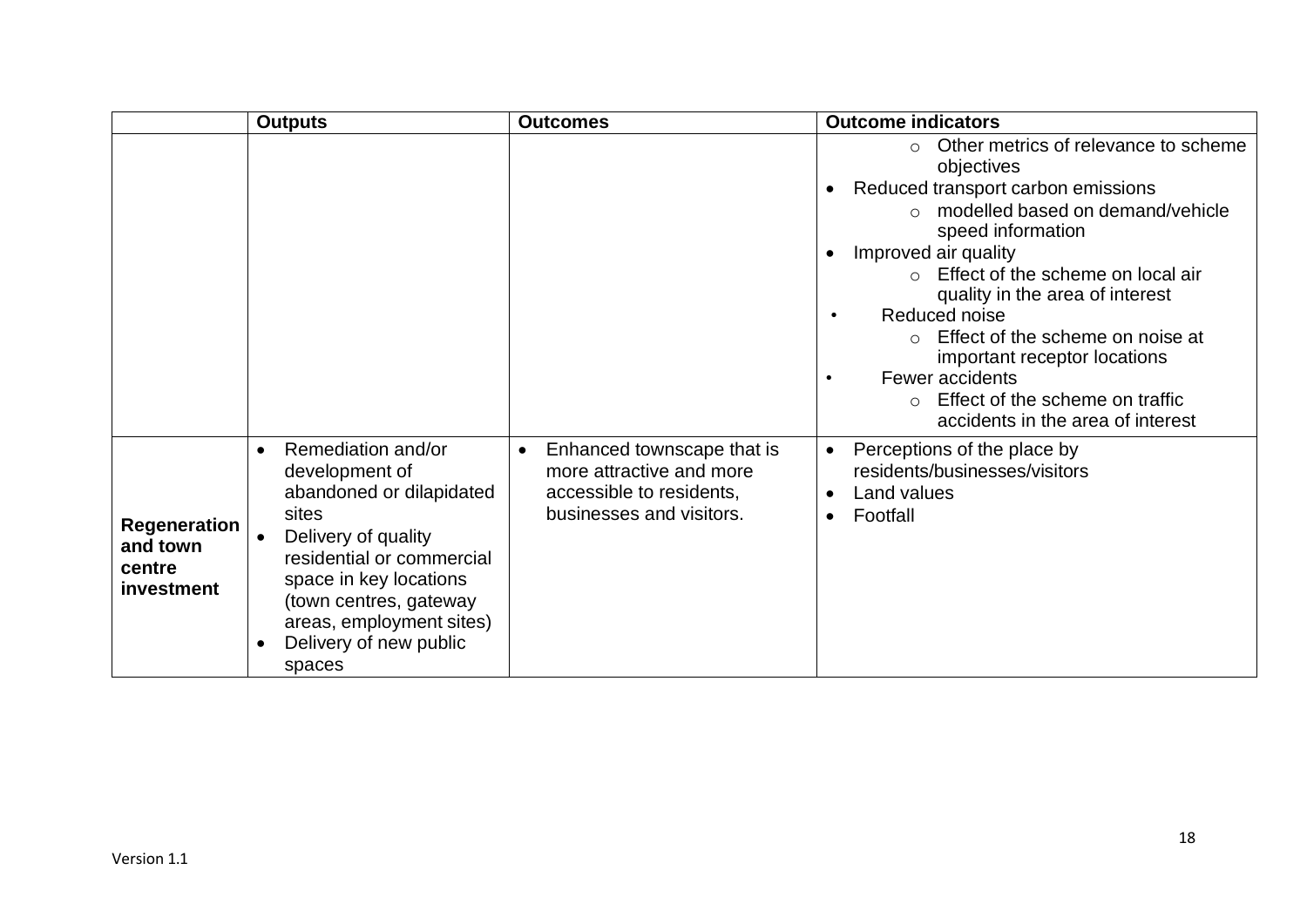| <b>Cultural</b><br>investment | New, upgraded or<br>protected community<br>centres, sports or<br>athletics facilities,<br>museums, arts<br>venues, the atres,<br>libraries, film facilities,<br>prominent landmarks<br>or historicalbuildings,<br>parks or gardens<br>New, upgraded or<br>protected community<br>hubs, spaces or assets,<br>where this links to local<br>inclusive growth | Improved arts, cultural and<br>$\bullet$<br>heritage offer that is more<br>visible and easier for<br>residents/visitors to access | Number of visitors to arts, cultural and heritage<br>$\bullet$<br>events and venues<br>Perceptions of the place by residents/visitors |
|-------------------------------|-----------------------------------------------------------------------------------------------------------------------------------------------------------------------------------------------------------------------------------------------------------------------------------------------------------------------------------------------------------|-----------------------------------------------------------------------------------------------------------------------------------|---------------------------------------------------------------------------------------------------------------------------------------|
|-------------------------------|-----------------------------------------------------------------------------------------------------------------------------------------------------------------------------------------------------------------------------------------------------------------------------------------------------------------------------------------------------------|-----------------------------------------------------------------------------------------------------------------------------------|---------------------------------------------------------------------------------------------------------------------------------------|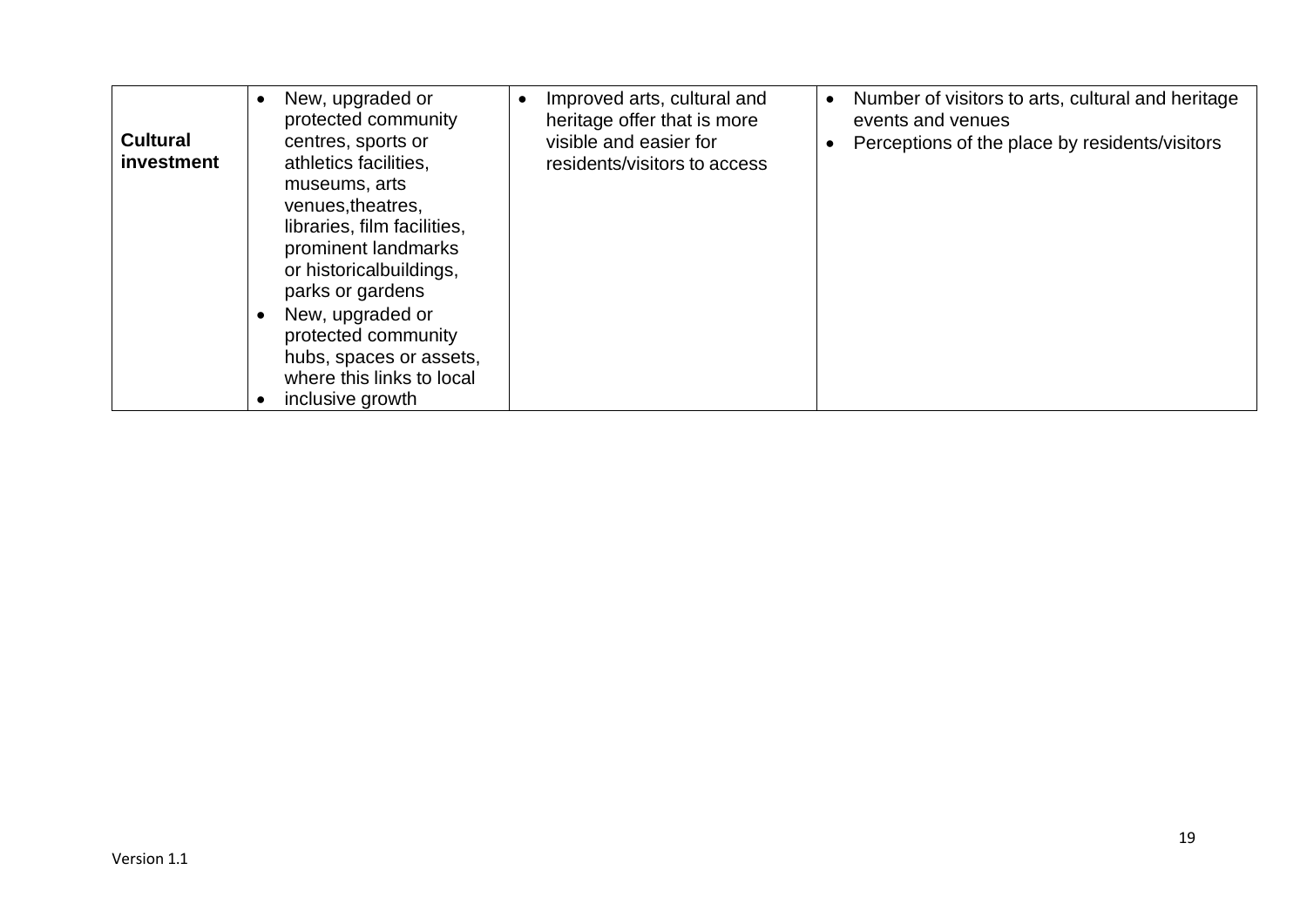#### <span id="page-19-0"></span>**Annex C: Further Value for Money Assessment**

 An economic case will be required that assesses the value for money of the proposal for which funding is sought.

 Overall, the value for money assessment should provide suitable and proportionate evidence of the expected impacts, benefits and costs, and overall value for money, and associated risks and uncertainties.

 The economic case should be assessed in a way that is consistent with the HM Treasury Green Book and with relevant departmental guidance. For transport schemes, the economic case analysis should be consistent with guidance in DfT's Transport Analysis Guidance. For regeneration projects and cultural projects, the economic case should be consistent with MHCLG appraisal guidance. There are further sources of appraisal guidance published by DfT or MHCLG that bidders may use to provide appropriate analysis for specific types of projects. For example, DFT's Templates for appraisal tables for transport projects (including the Appraisal Summary Table) are available at Active Mode Appraisal Toolkit can be used for cycling and walking interventions.

[https://www.gov.uk/government/publications/webtag-appraisal-tables.](https://www.gov.uk/government/publications/webtag-appraisal-tables)

 In line with the principles of these sources of appraisal guidance, benefits should, analysis for transport proposals could demonstrate how they will reduce journey where possible, be explained in terms of outcomes. For example, the economic case times, support economic growth, or reduce carbon emissions.

The economic case should include the following:

- • appropriate identification and estimation of relevant impacts, benefits and costs. There should be clear justification provided for which types of impacts, benefits and costs are considered, and that the analysis of these is proportionate for the impacts and proposal being considered.
- • a summary of the overall value for money of the proposal. Benefit Cost Ratios (BCRs) should be reported if they can be estimated, and these should be consistent with the relevant departmental appraisal guidance. If it is not possible to estimate a BCR for the specific project, a clear explanation and justification should be provided of why not.
- • there should be appropriate identification and analysis of risks and uncertainties that could affect the project impacts, benefits, costs, and overall value for money.
- • evidence of whether the project is likely to meet its strategic objectives, referencing to and consistent with the assessment provided in the strategic case.

 This includes potential to boost local economic growth, environmental benefits (including contribution to achieving the UK Government's Net Zero carbon A range of benefits could be considered in the value for money assessment of bids. commitments and improving local air quality), greater employment opportunities, reduced travel times to key services, increased footfall in town and city centres, crime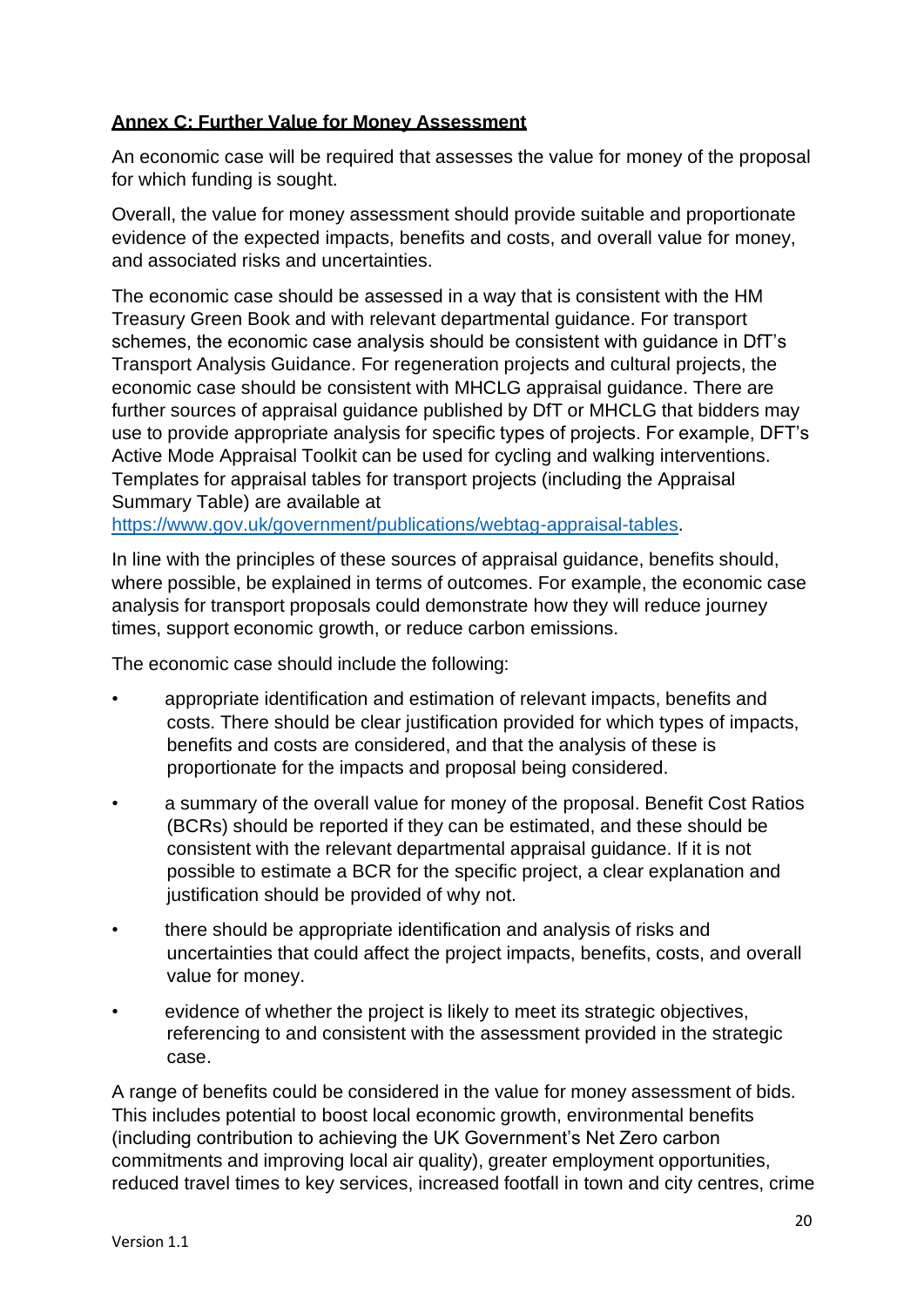reduction and social value to local communities. Bids for transport proposals in particular should include clearly explaining their carbon benefits.

 The level of detail provided should be in proportion to the amount of funding that is requested. Bids will need to include comprehensive but proportionate assessment. This will vary according to the cost of the proposal and the outcomes at stake.

 For transport projects, evidence or metrics that can be used to understand the extent to which the scheme contributes to local objectives/levelling-up could include:

- • *Socio-economic metrics*. These metrics demonstrate whether the proposed investment is focused on an area which is a priority for levelling-up. For instance:
	- o Gross weekly earnings
	- o Unemployment rate; Employment rate
	- o Proportion of population educated to degree level or equivalent.
	- o Multiple Index of Deprivation Ranking
- • *Transport metrics*. These metrics present comparative data on the performance of the transport network in the targeted area. For example:
	- o Connectivity Measures such as the National Infrastructure Commission's Connectivity dataset
- • *Economic Impact metrics*. The metrics provide insight on the potential impact of the proposed investment on the local economy. For example:
	- o Transport User Benefits
	- o Wider Economic Impacts (where these have been estimated in the business case)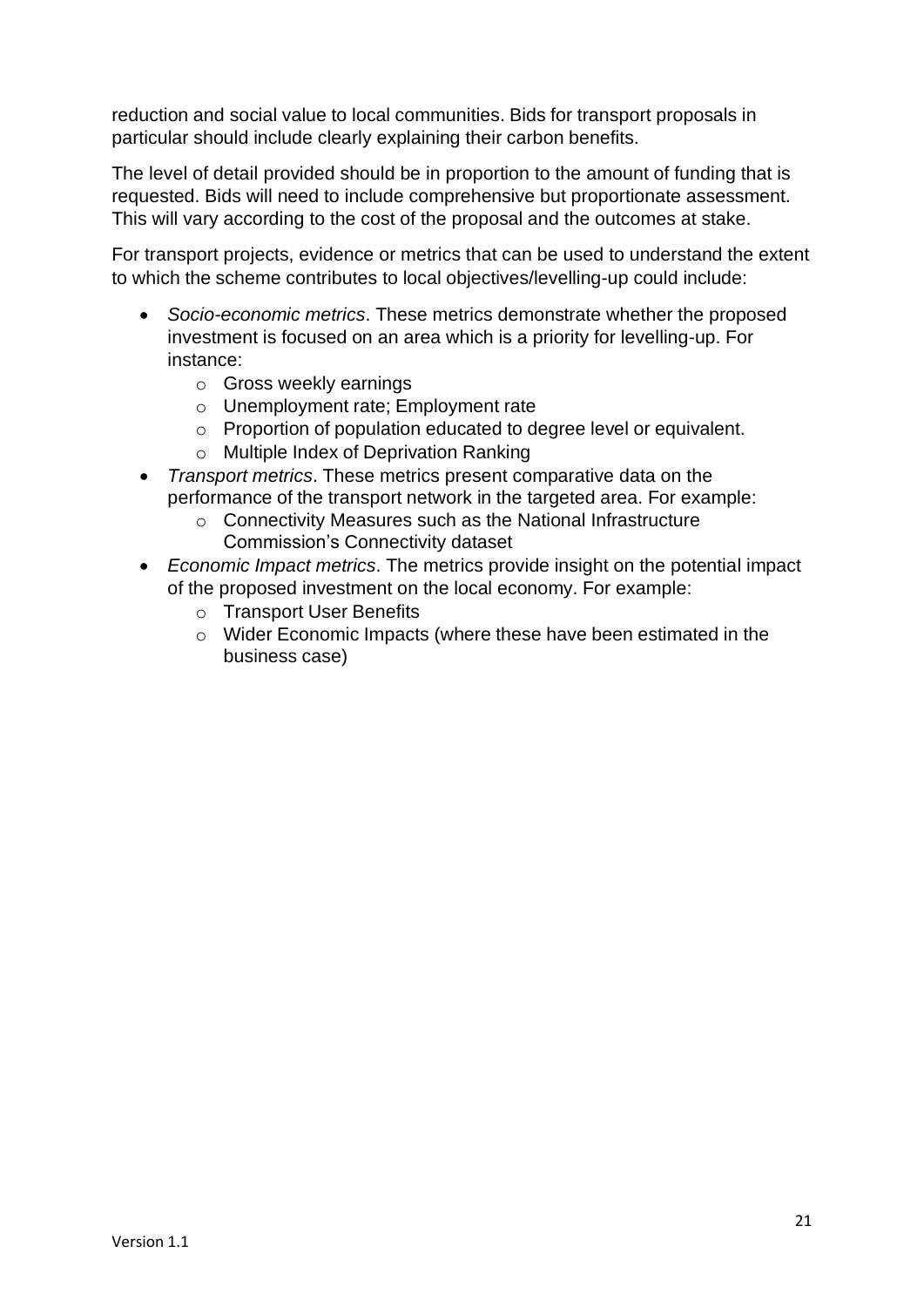#### <span id="page-21-0"></span>**Annex D: Checklist for detailed business case submissions for larger transport projects**

 The requirements in the tables below relate to larger transport projects. By exception, there is also scope for the Fund to invest in larger transport projects of between £20m and £50m.

 The application form should be submitted by 18 June for all larger transport project bids that are submitted for the first round of the Fund. It is expected that a more detailed business case will need to be appraised before funding can be confirmed for larger transport schemes. Therefore, DfT will assess the application form for larger transport project bids and advise whether they should be developed further and a more detailed business case should be prepared for review.

 If available, a more detailed business case may be submitted for larger transport project bids by 18 June in addition to the application form. The assessment of more detailed business cases will occur at a later stage before funding can be confirmed for larger transport project bids.

 Please note that more detailed business cases for larger transport projects should be in a transport business case format and be compliant with the Green Book's five- case model and the Department for Transport's guidance on transport analysis (TAG). More detailed business cases should include information requested in the Application Form and more comprehensive plans and information for relevant projects.

 More detailed business case submissions should include information and materials in the below checklist where applicable. The checklist should be completed and submitted as part of any business case submissions in order to reference where relevant information and materials are located the business case.

# **Strategic Case**

| Item                                                                                                                                                                                                                          | Section/Page |
|-------------------------------------------------------------------------------------------------------------------------------------------------------------------------------------------------------------------------------|--------------|
| A detailed description of the physical scope of the scheme                                                                                                                                                                    |              |
| The objectives of the scheme and the case for investment                                                                                                                                                                      |              |
| A description of the process by which the scheme came to be<br>identified as the preferred option for meeting those objectives<br>including why alternative options were discarded                                            |              |
| For schemes that directly aim to facilitate commercial or housing<br>development on specific sites, details of the sites, current<br>planning status, status of developer commitment and the<br>expected impact of the scheme |              |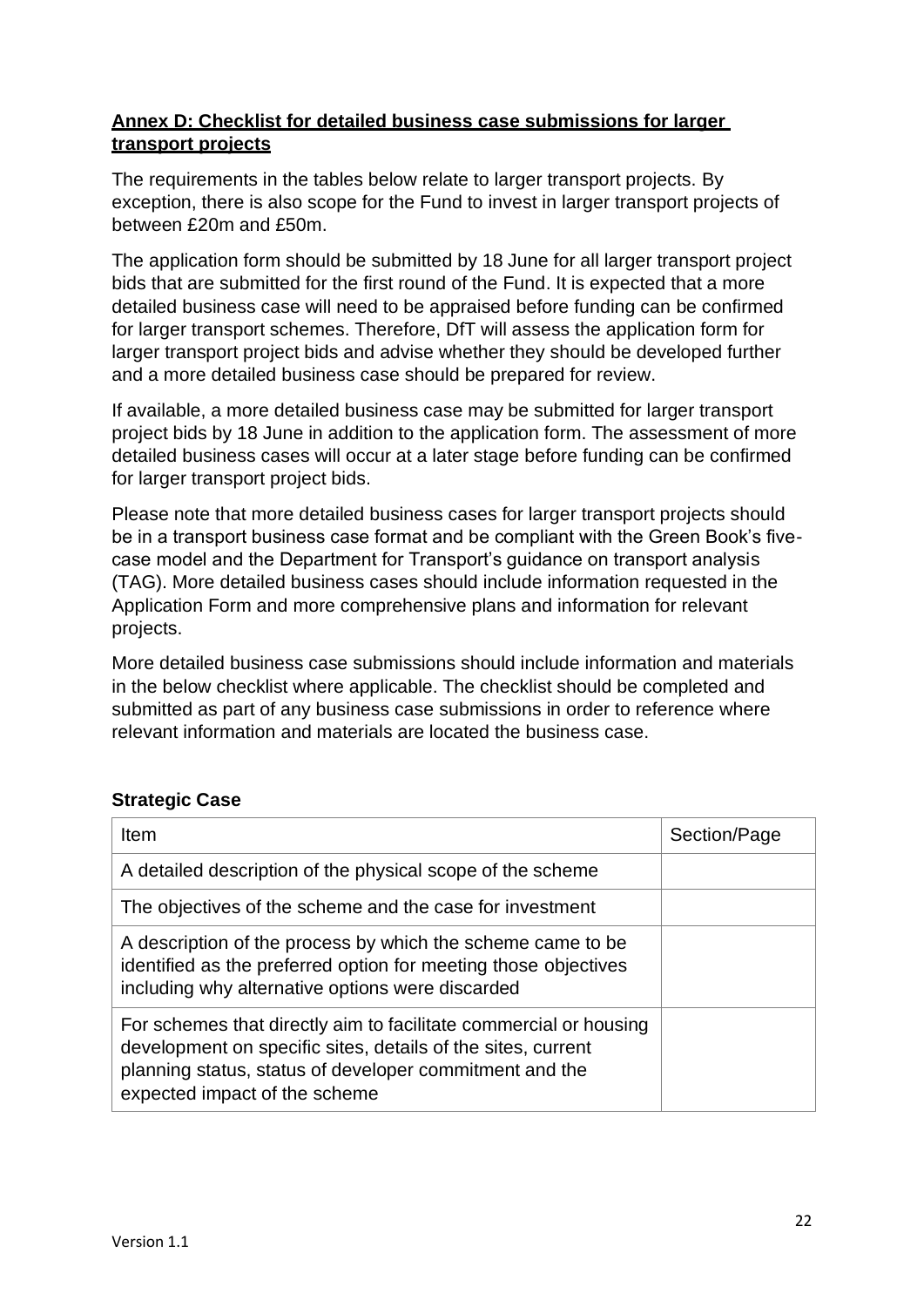| Item                                                                                                                                                                                                                                                                                                                                                                                                                                                                                                                                                                                                                                                                                                                                                                                                                                                                                              | Section/Page |
|---------------------------------------------------------------------------------------------------------------------------------------------------------------------------------------------------------------------------------------------------------------------------------------------------------------------------------------------------------------------------------------------------------------------------------------------------------------------------------------------------------------------------------------------------------------------------------------------------------------------------------------------------------------------------------------------------------------------------------------------------------------------------------------------------------------------------------------------------------------------------------------------------|--------------|
| Details on how the project aligns with relevant local strategies<br>(such as Local Plans, Local Industrial Strategies or Local<br>Transport Plans) and local objectives for investment, improving<br>infrastructure and levelling up.                                                                                                                                                                                                                                                                                                                                                                                                                                                                                                                                                                                                                                                             |              |
| Evidence or metrics that can be used to understand the extent<br>to which the scheme contributes to local objectives/levelling-up<br>could include:                                                                                                                                                                                                                                                                                                                                                                                                                                                                                                                                                                                                                                                                                                                                               |              |
| Socio-economic metrics. These metrics demonstrate<br>whether the proposed investment is focused on an area<br>which is a priority for levelling-up. For instance:<br>Gross weekly earnings<br>$\mathbf 0$<br>Unemployment rate; Employment rate<br>$\mathbf{0}$<br>Proportion of population educated to degree level<br>$\Omega$<br>or equivalent.<br>Multiple Index of Deprivation Ranking<br>$\mathbf 0$<br>Transport metrics. These metrics present comparative<br>$\bullet$<br>data on the performance of the transport network in the<br>targeted area. For example:<br>Connectivity Measures such as the National<br>$\mathbf{0}$<br>Infrastructure Commission's Connectivity dataset<br>Economic Impact metrics. The metrics provide insight on<br>the potential impact of the proposed investment on the<br>local economy. For example:<br><b>Transport User Benefits</b><br>$\mathbf{O}$ |              |
| Wider Economic Impacts (where these have been estimated in<br>the business case)                                                                                                                                                                                                                                                                                                                                                                                                                                                                                                                                                                                                                                                                                                                                                                                                                  |              |
| Explanation of how the project support UK Government policy<br>objectives and legal and statutory commitments. In particular,<br>OBCs or FBCs should explicitly explain how they support:<br>1. UK's commitment to achieve net zero carbon emissions;<br>Improve cycling and walking infrastructure <sup>3</sup><br>2.<br>Improve bus infrastructure and services <sup>4</sup><br>3.                                                                                                                                                                                                                                                                                                                                                                                                                                                                                                              |              |
| Details and evidence of support for the project from local<br>stakeholders                                                                                                                                                                                                                                                                                                                                                                                                                                                                                                                                                                                                                                                                                                                                                                                                                        |              |
| Details and evidence of support for the project from the local MP                                                                                                                                                                                                                                                                                                                                                                                                                                                                                                                                                                                                                                                                                                                                                                                                                                 |              |

<sup>&</sup>lt;sup>3</sup> UK Government expects that all local road projects in England funded by the UK Government will deliver or improve cycling and walking infrastructure (unless it can be shown that there is little or no need to do so). Cycling proposals should follow the Government's cycling design guidance which sets out the standards required if schemes are to receive funding.

<sup>&</sup>lt;sup>4</sup> Local road projects are expected to either support bus priority measures (unless bids can explain why doing so would not be necessary or appropriate).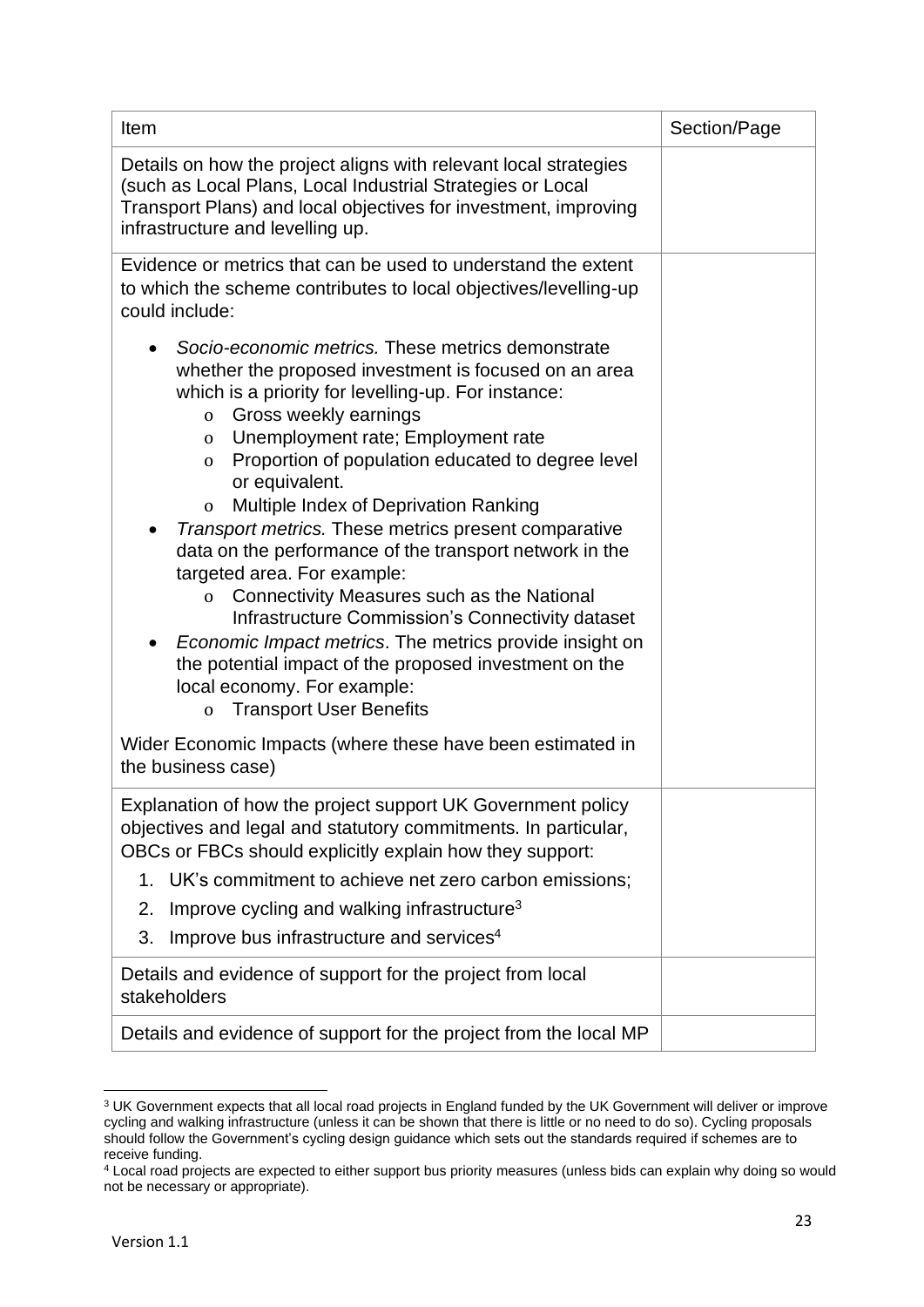| Item                                                                                                                                                  | Section/Page |
|-------------------------------------------------------------------------------------------------------------------------------------------------------|--------------|
| Details of public consultation activities on the scheme to date,<br>and key findings including how any key questions/concerns<br>have been addressed. |              |

## **Economic Case**

 business case, please complete the checklist of appraisal and modelling supporting As well as referencing the location of the below items of information within the materials and supply these materials as part of business case submissions.

| <b>Item</b>                                  | Section/Page |
|----------------------------------------------|--------------|
| Option Assessment Report (OAR)               |              |
| Data Collection Report                       |              |
| Local Model Validation Report (LMVR)         |              |
| Present Year Validation Report (if required) |              |
| <b>Forecasting Report</b>                    |              |
| Economic Appraisal Report                    |              |
| Social and Distributional Impacts Assessment |              |
| Monitoring and Evaluation Plan               |              |

#### **Management Case**

| Item                                                                                                                                  | Section/Page |
|---------------------------------------------------------------------------------------------------------------------------------------|--------------|
| Governance structure including SRO, Project Board, Project<br>Manager, delivery partners and other key roles                          |              |
| Explanation of roles and responsibilities and resourcing levels                                                                       |              |
| <b>Detailed Project Plan</b>                                                                                                          |              |
| Risk Management:                                                                                                                      |              |
| <b>Detailed Risk Register</b>                                                                                                         |              |
| Narrative to explain the most significant risks; how they are<br>1<br>being managed and their potential impact on time and<br>budget. |              |
| Risk management strategy<br>2 <sup>1</sup>                                                                                            |              |
| Project Assurance e.g. Gateway Reviews                                                                                                |              |
| Evaluation: Outline evaluation plan including a statement of core<br>evaluation objectives                                            |              |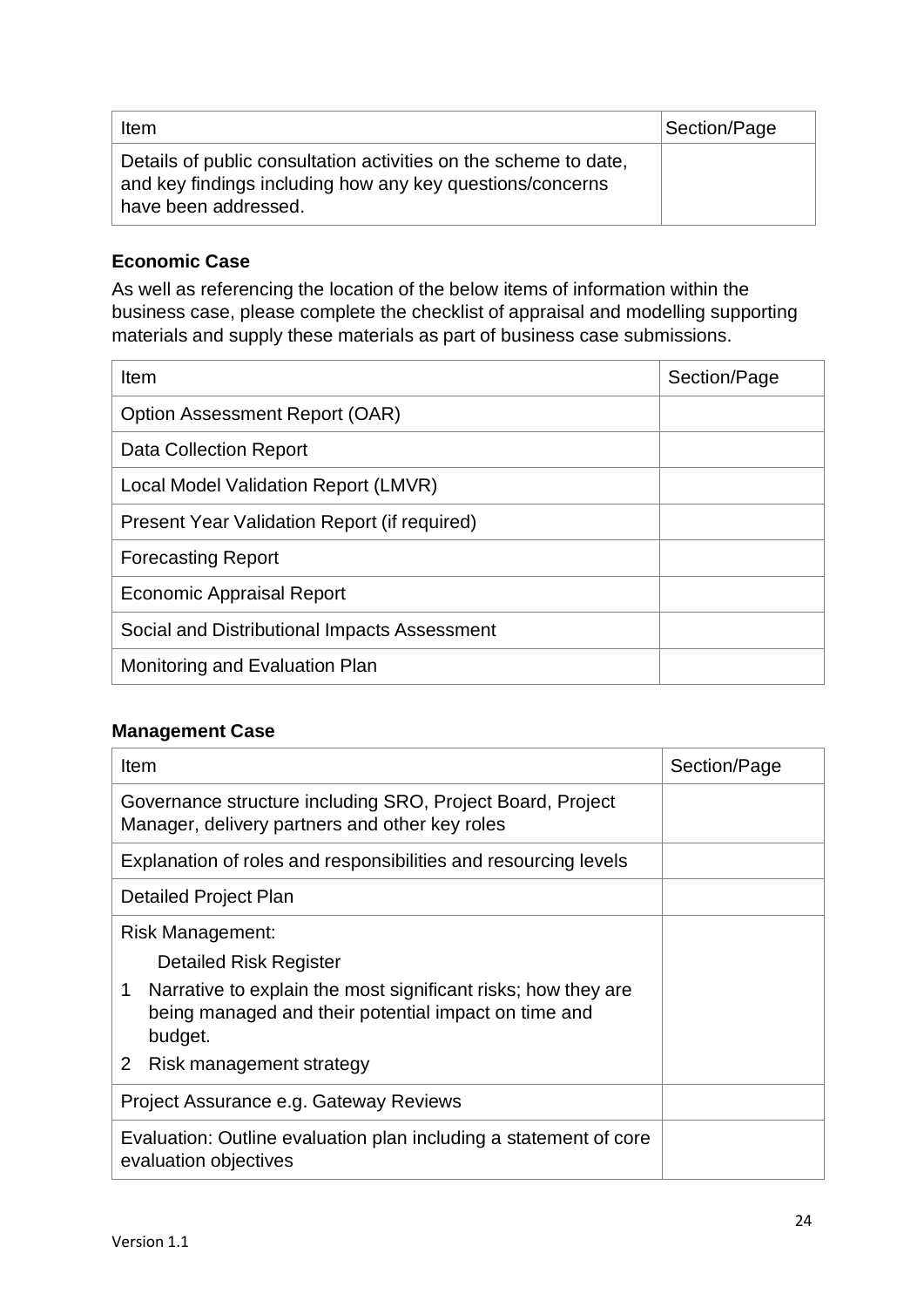#### **Commercial Case**

| Item                                                                                        | Section/Page |
|---------------------------------------------------------------------------------------------|--------------|
| Description of the preferred procurement strategy.                                          |              |
| Rational for the selection of preferred procurement route against<br>possible alternatives. |              |
| Explanation of how costs and risks will be shared throughout the<br>contract.               |              |

# **Financial Case**

| Item                                                                                                                                                                                                                                       | Section/Page |
|--------------------------------------------------------------------------------------------------------------------------------------------------------------------------------------------------------------------------------------------|--------------|
| Detailed cost breakdown                                                                                                                                                                                                                    |              |
| Detailed breakdown of funding sources, including UK<br>Government contribution, local and any third-party contributions                                                                                                                    |              |
| Explanation of the status of any third-party contributions (i.e.<br>whether these contributions are secured and confirmed) and<br>supporting evidence                                                                                      |              |
| Independent surveyor's report verifying cost estimates.                                                                                                                                                                                    |              |
| Details of and justification for inflation assumption used.                                                                                                                                                                                |              |
| <b>Quantified Risk Assessment</b><br>All scheme costings should include an amount for risk, based on<br>the results of a Quantified Risk Assessment (QRA) which<br>should be proportionate to the nature and complexity of the<br>project. |              |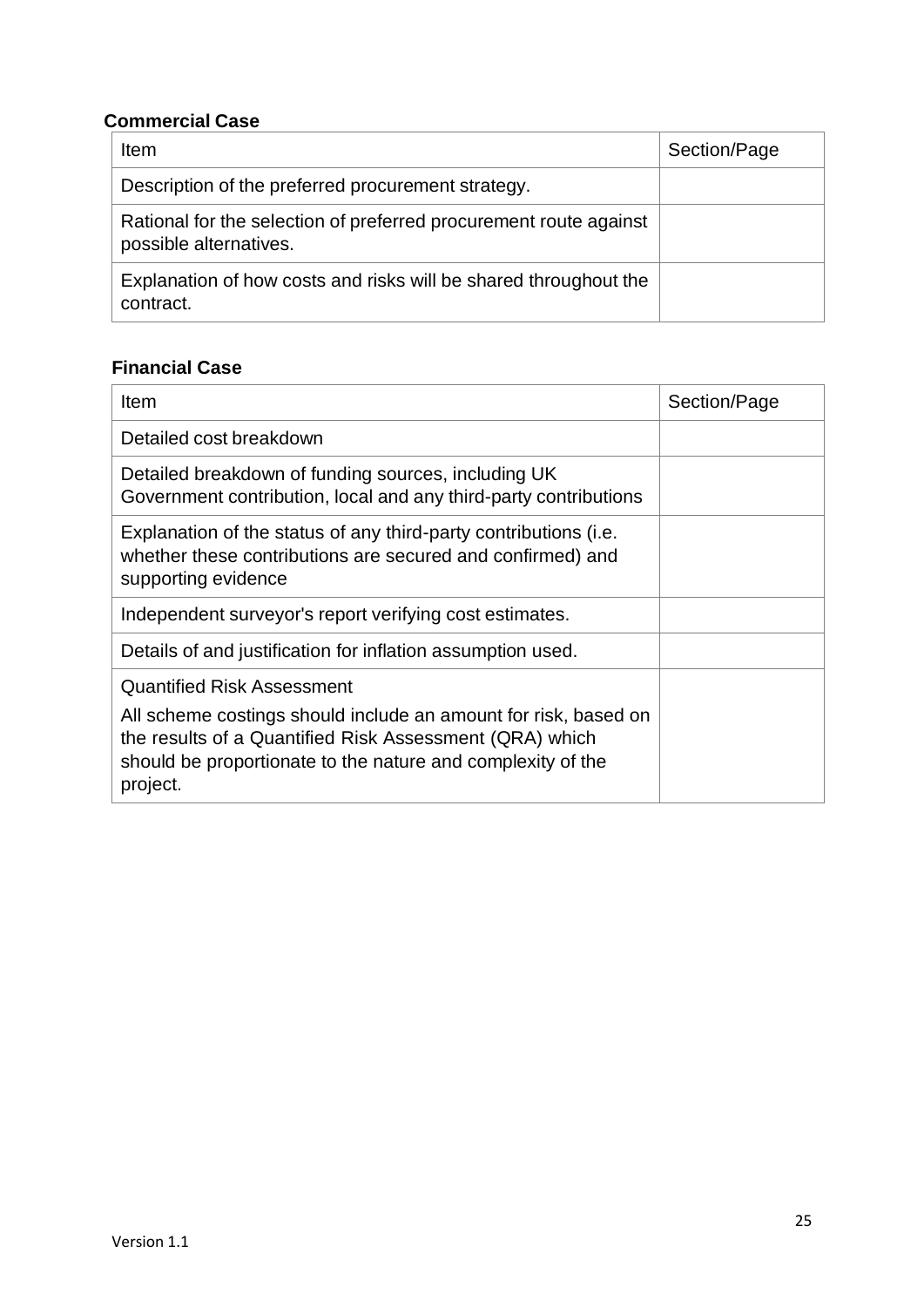#### **Checklist of appraisal and modelling supporting material**

# **Option Assessment**

| Item                                                                                                     | Section/Page |
|----------------------------------------------------------------------------------------------------------|--------------|
| An Option Assessment Report to include steps 1 to 8 set out in<br>TAG – the transport appraisal process. |              |

# **Modelling**

| Item                                                                                                                                                                                                                                             | Section/Page |
|--------------------------------------------------------------------------------------------------------------------------------------------------------------------------------------------------------------------------------------------------|--------------|
| Details of the sources, locations (illustrated on a map), methods<br>of collection, dates, days of week, durations, sample factors,<br>estimation of accuracy, etc.                                                                              |              |
| Details of any specialist surveys (e.g. stated preference).                                                                                                                                                                                      |              |
| An Existing Data and Traffic Surveys Report to include:                                                                                                                                                                                          |              |
| Traffic and passenger flows; including daily, hourly and seasonal<br>profiles, including details by vehicle class where appropriate.                                                                                                             |              |
| Journey times by mode, including variability if appropriate.                                                                                                                                                                                     |              |
| Details of the pattern and scale of traffic delays and queues.                                                                                                                                                                                   |              |
| Desire line diagrams for important parts of the network.                                                                                                                                                                                         |              |
| Diagrams of existing traffic flows, both in the immediate corridor<br>and other relevant corridors.                                                                                                                                              |              |
| An Assignment Model Validation Report to include:                                                                                                                                                                                                |              |
| Description of the road traffic and public transport passenger<br>assignment model development, including model network and<br>zone plans, details of treatment of congestion on the road<br>system and crowding on the public transport system. |              |
| Description of the data used in model building and validation<br>with a clear distinction made for any independent validation<br>data.                                                                                                           |              |
| Evidence of the validity of the networks employed, including<br>range checks, link length checks, and route choice evidence.                                                                                                                     |              |
| Details of the segmentation used, including the rationale for that<br>chosen.                                                                                                                                                                    |              |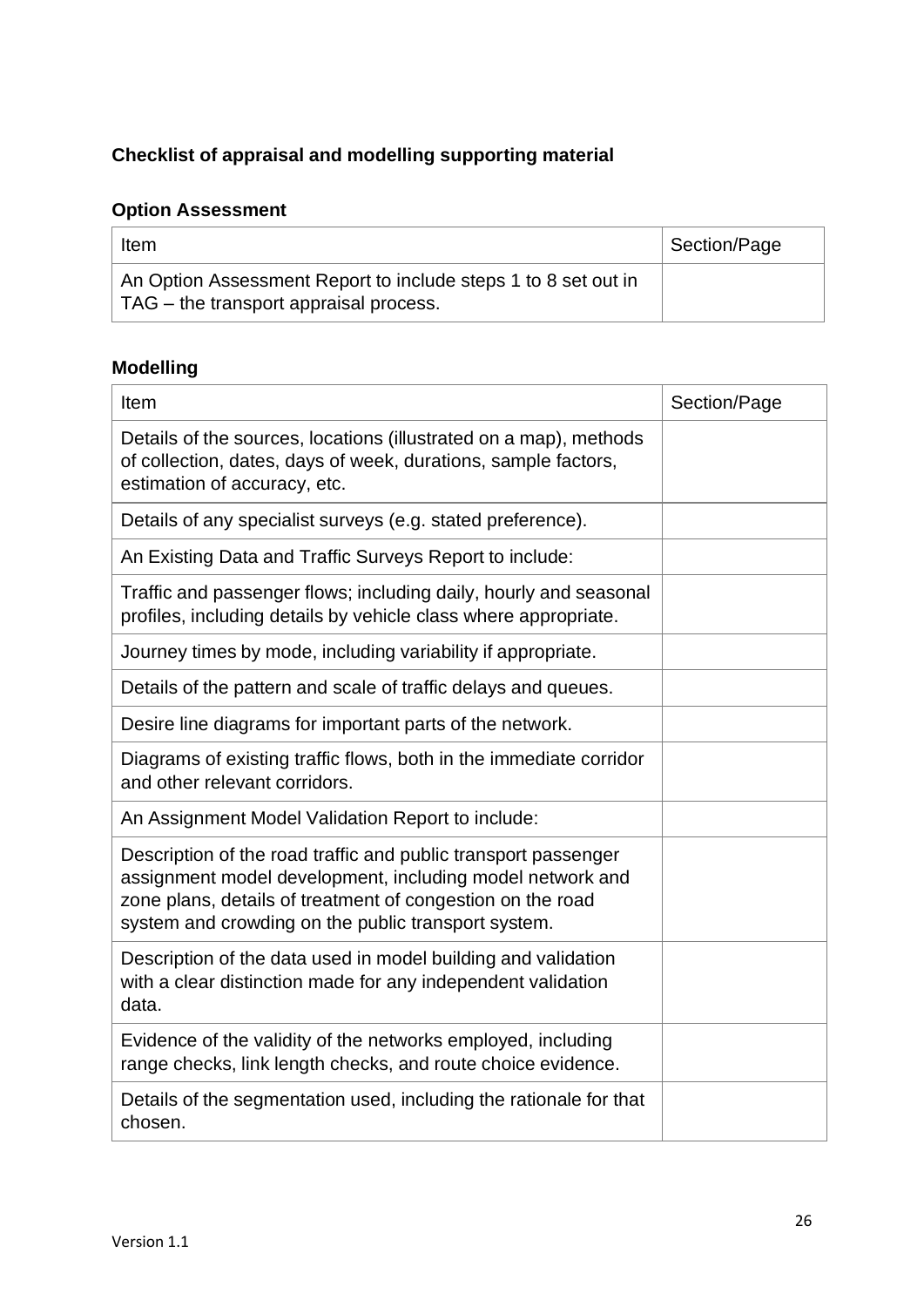| Item                                                                                                                                                                                   | Section/Page |
|----------------------------------------------------------------------------------------------------------------------------------------------------------------------------------------|--------------|
| Validation of the trip matrices, including estimation of<br>measurement and sample errors.                                                                                             |              |
| Details of any 'matrix estimation' techniques used and evidence<br>of the effect of the estimation process on the scale and pattern<br>of the base travel matrices.                    |              |
| Validation of the trip assignment, including comparisons of flows<br>(on links and across screenlines/cordons) and, for road traffic<br>models, turning movements at key junctions.    |              |
| Journey time validation, including, for road traffic models,<br>checks on queue pattern and magnitudes of delays/queues.                                                               |              |
| Detail of the assignment convergence.                                                                                                                                                  |              |
| Present year validation if the model is more than 5 years old.                                                                                                                         |              |
| A diagram of modelled traffic flows, both in the immediate<br>corridor and other relevant corridors.                                                                                   |              |
| A Demand Model Report to include:                                                                                                                                                      |              |
| Where no Variable Demand Model has been developed<br>evidence should be provided to support this decision (e.g. follow<br>guidance in TAG M2 Variable Demand Modelling - section 2.2). |              |
| Description of the demand model.                                                                                                                                                       |              |
| Description of the data used in the model building and<br>validation.                                                                                                                  |              |
| Details of the segmentation used, including the rationale for that<br>chosen. This should include justification for any segments<br>remaining fixed.                                   |              |
| Evidence of model calibration and validation and details of any<br>sensitivity tests.                                                                                                  |              |
| Details of any imported model components and rationale for<br>their use.                                                                                                               |              |
| Validation of the supply model sensitivity in cases where the<br>detailed assignment models do not iterate directly with the<br>demand model.                                          |              |
| Details of the realism testing, including outturn elasticities of<br>demand with respect to fuel cost and public transport fares.                                                      |              |
| Details of the demand/supply convergence.                                                                                                                                              |              |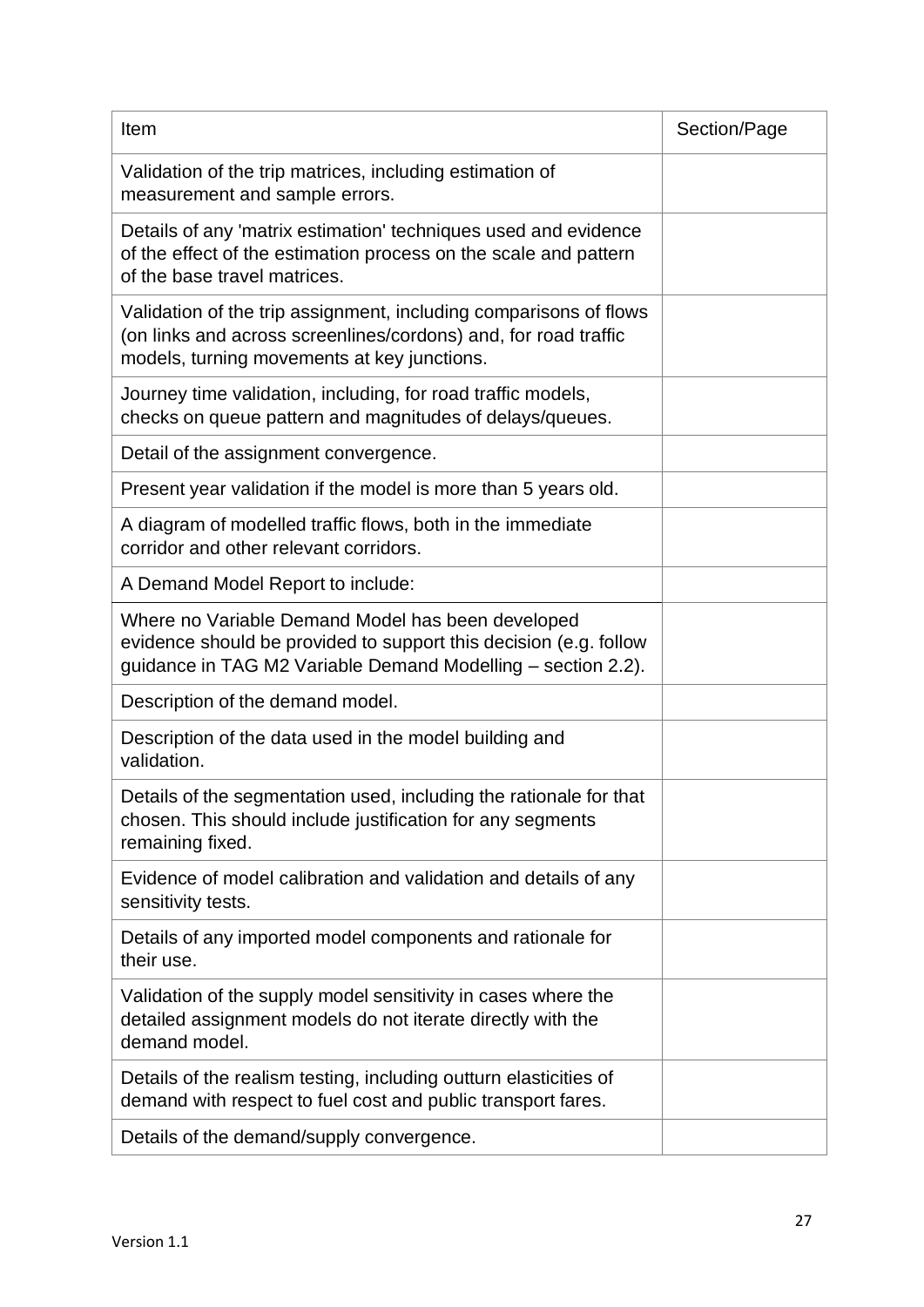| Item                                                                                                                                                                                                                 | Section/Page |
|----------------------------------------------------------------------------------------------------------------------------------------------------------------------------------------------------------------------|--------------|
| A Forecasting Report to include:                                                                                                                                                                                     |              |
| Description of the methods used in forecasting future traffic<br>demand.                                                                                                                                             |              |
| Description of the future year demand assumptions (e.g. land<br>use and economic growth - for the do minimum, core and variant<br>scenarios).                                                                        |              |
| An uncertainty log providing a clear description of the planning<br>status of local developments                                                                                                                     |              |
| Description of the future year transport supply assumptions (i.e.<br>networks examined for the do minimum, core scenario and<br>variant scenarios).                                                                  |              |
| Description of the travel cost assumptions (e.g. fuel costs, PT<br>fares, parking).                                                                                                                                  |              |
| Comparison of the local forecast results to national forecasts,<br>atan overall and sectoral level.                                                                                                                  |              |
| Presentation of the forecast travel demand and conditions for<br>the core scenario and variant scenarios including a diagram<br>offorecast flows for the do-minimum and the scheme options<br>foraffected corridors. |              |
| If the model includes very slow speeds or high junction<br>delaysevidence of their plausibility.                                                                                                                     |              |
| An explanation of any forecasts of flows above capacity,<br>especially for the do-minimum, and an explanation of how<br>theseare accounted for in the modelling/appraisal.                                           |              |
| Presentation of the sensitivity tests carried out (to include<br>highand low demand tests).                                                                                                                          |              |

# **Cost Benefit Analysis**

| Item                                                                                                                                                                   | Section/Page |
|------------------------------------------------------------------------------------------------------------------------------------------------------------------------|--------------|
| A clear explanation of the underlying assumptions used in the<br>Cost Benefit Analysis.                                                                                |              |
| Information on local factors used. For example the derivation of<br>growth factors and annualisation factors in TUBA (to include full<br>details of any calculations). |              |
| A diagram of the network (if COBALT used).                                                                                                                             |              |